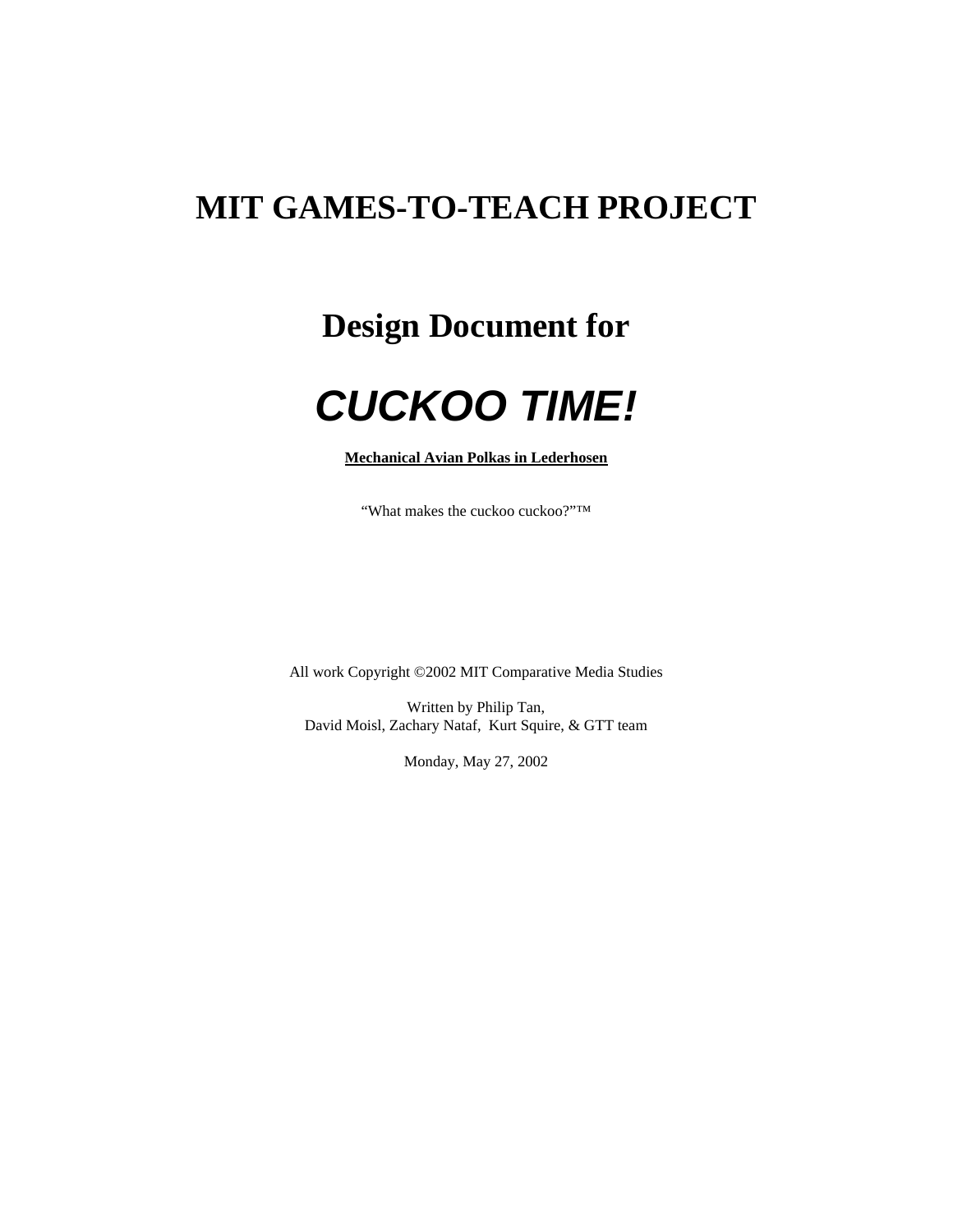# **VERSIONS**

## **Version 1.0**

Filled in Basic Stuff

## **Version 1.1**

Kurt Squire. Integrated Zach's document. Completed Assessments and misconceptions.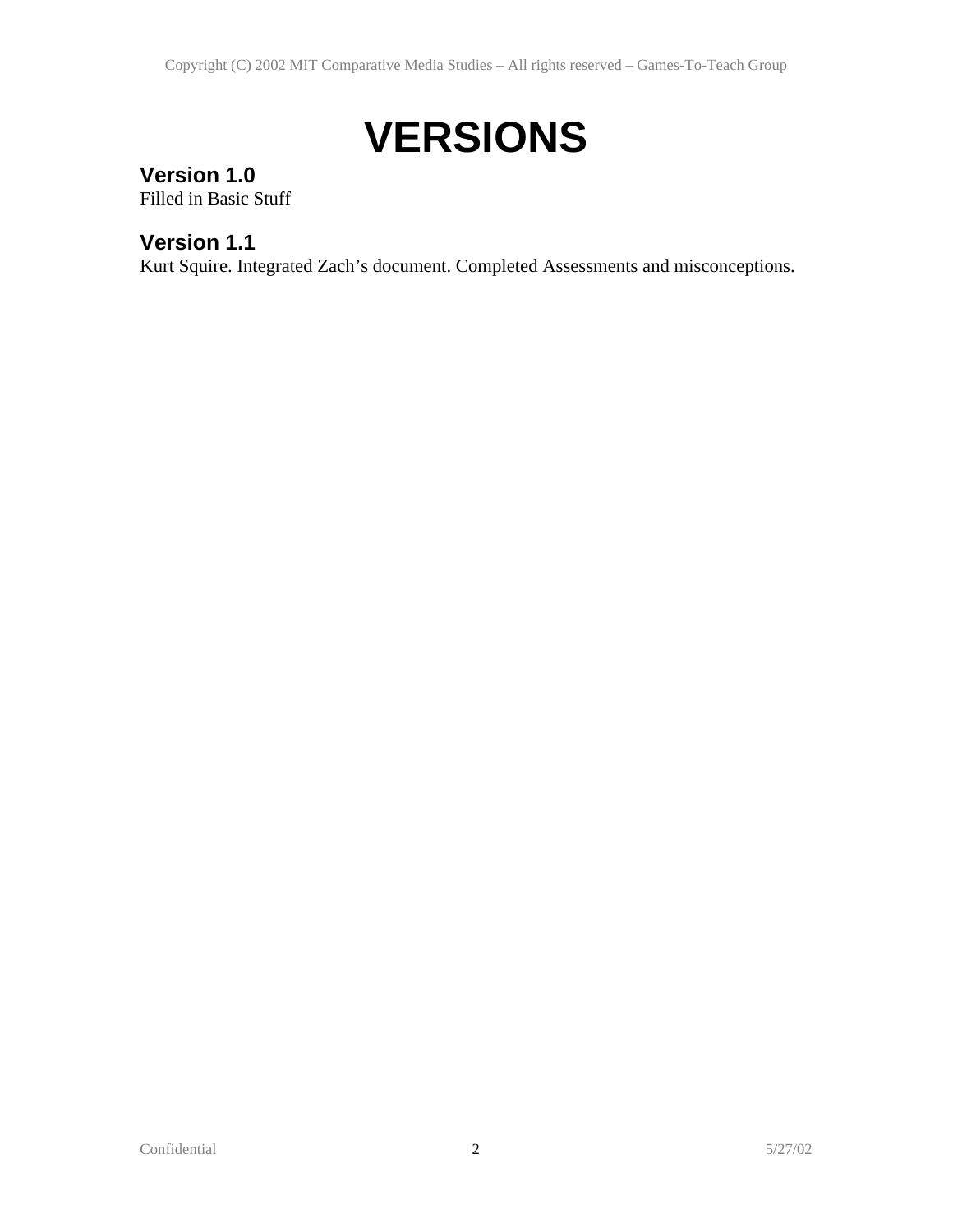# *CUCKOO TIME!*

It's 11:57, and do you know where your Cuckoo Bird is? Most people are unaware of this, but from the first minute to the  $57<sup>th</sup>$  minute of every hour, the cuckoo bird flies around the inside of the clock, passing time. Only moments before the hour, the gnomes who live in the clock, chase down the cuckoo bird, and return it to its perch. Why this last minute frantic chase to capture the Cuckoo Bird? Well, as you probably *do* know, gnomes are lazy little creatures would rather spend the hour napping and snacking on pretzels than tending their cuckoo bird.

Capturing the Cuckoo Bird can be tricky. Cuckoo Birds quickly dart to and fro, while the fat little gnomes struggle to move about the complex interworkings of the Cuckoo Clock. The sliest of gnomes learns to use the Cuckoo Clock to his advantage, manipulating pulleys, springs, levers, and pendullums to catch the Cuckoo Bird.

*Cuckoo Time!* is an action platform game where players chase a Cuckoo Bird about a Cuckoo Clock, manipulating simple machines to get the Cuckoo Bird. From a Newtonian Physics perspective, players are exploring the dynamics of working – playing with the transfer of Energy through Motion from the frenetic gnomes, in the case of *Cuckoo Time!*, to the parts of the clock.

The key to succeeding in *Cuckoo Time!* is making split-second decisions about which is the best path to get the Cuckoo Bird. For example, players are forced to quickly evaluate if they will have sufficient mass to lift another gnome up to a higher level using a lever / fulcrum contraption. *Cuckoo Time!* features both collaborative and competitive levels, as well as a fully functioning level editing tool so that players can design their own levels for the game.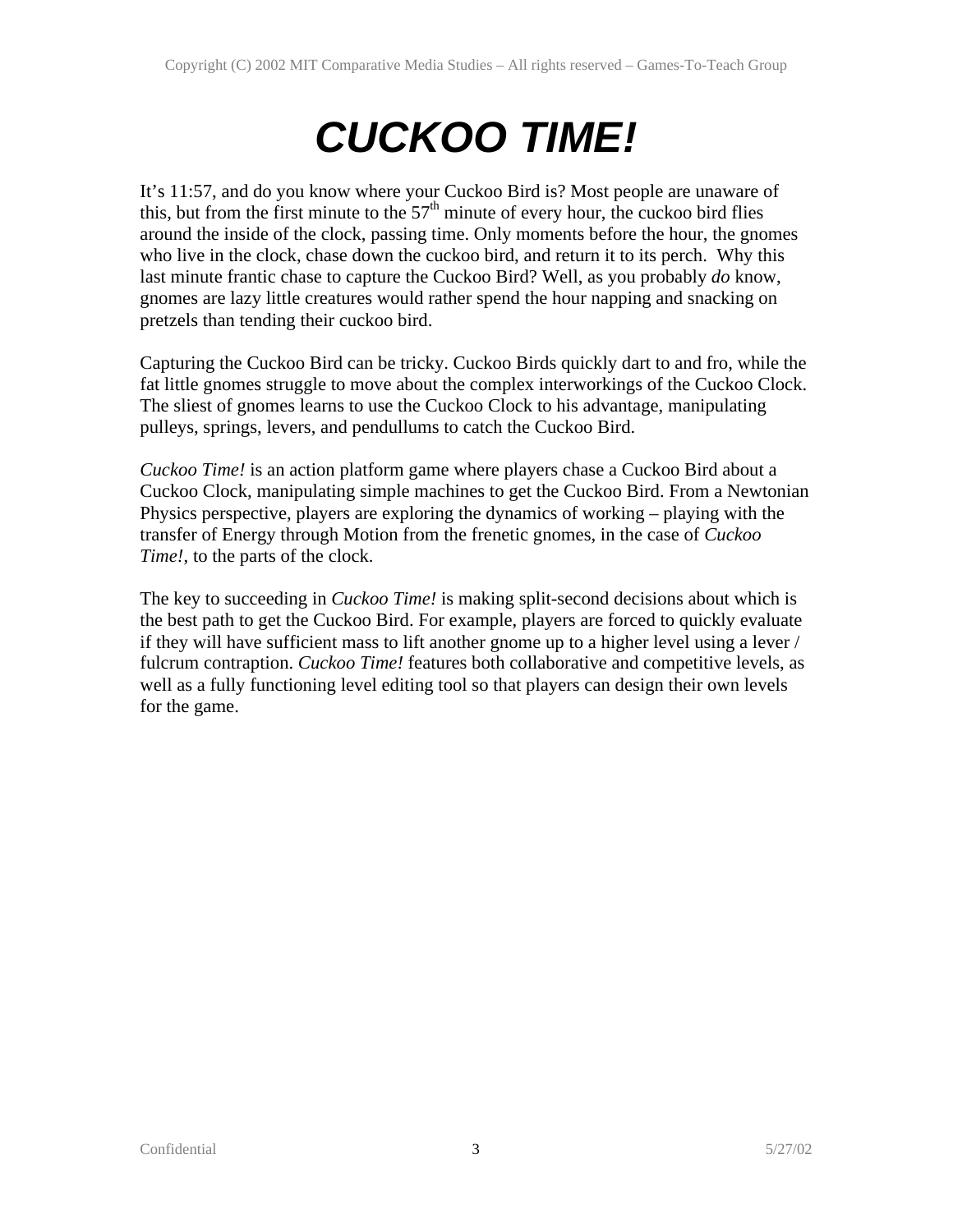# **GAMEPLAY**

The *Cuckoo Time!* game is designed to give players an intuitive feel for the everyday workings of physics in the real world by letting them maneuver the gnomes through the tasks and undertakings within their fantasy world of the Cuckoo Clock. The Cuckoo Clock represents a kind of system or compound machine made up of a series of parts or very simple machines each representing one or two principles of Newtonian Mechanics. This documents describes the relationship between the clock parts or simple machines and their corresponding principle as made evident by the activities of the gnomes.

The gnomes who inhabit the clock represent the Energy in the system. Their work is to catch the cuckoo in order to return her to her perch. Using the clock parts as tools, force is produced when the gnomes activate the functioning of these simple machines to achieve their goal. Each simple machine also corresponds to a level of the game. Experiencing and understanding the function of the clock parts at each level is a means of access to the understanding of the physics principle that they embody. The seven basic machine types in the Cuckoo Clock can be identified as:

- The Lever
- The Inclined Plane
- The Wedge
- The Screw
- The Wheel and Axle
- The Pulley
- The Pendulum and Spring.

Each of the functioning parts or machines should have its individual or set of identifying sound effects. In the clock the seven machine types take the form of the following "clock parts" and other objects found in the clock:

- The Seesaw
- The Ramps, Stairs and Ladders
- The Pallets of the anchor escapement
- The Jackscrew elevator
- The Gears
- The Weights, Chains and Pulley
- The Pendulum and Spring.

The Corresponding Newtonian physics covered by the game include:

- Work, Energy, Force
- Kinematics, including Projectile Motion
- Newton's Laws of Motion, including Friction and Centripetal Force
- Momentum and Collisions
- Circular Motion and Rotation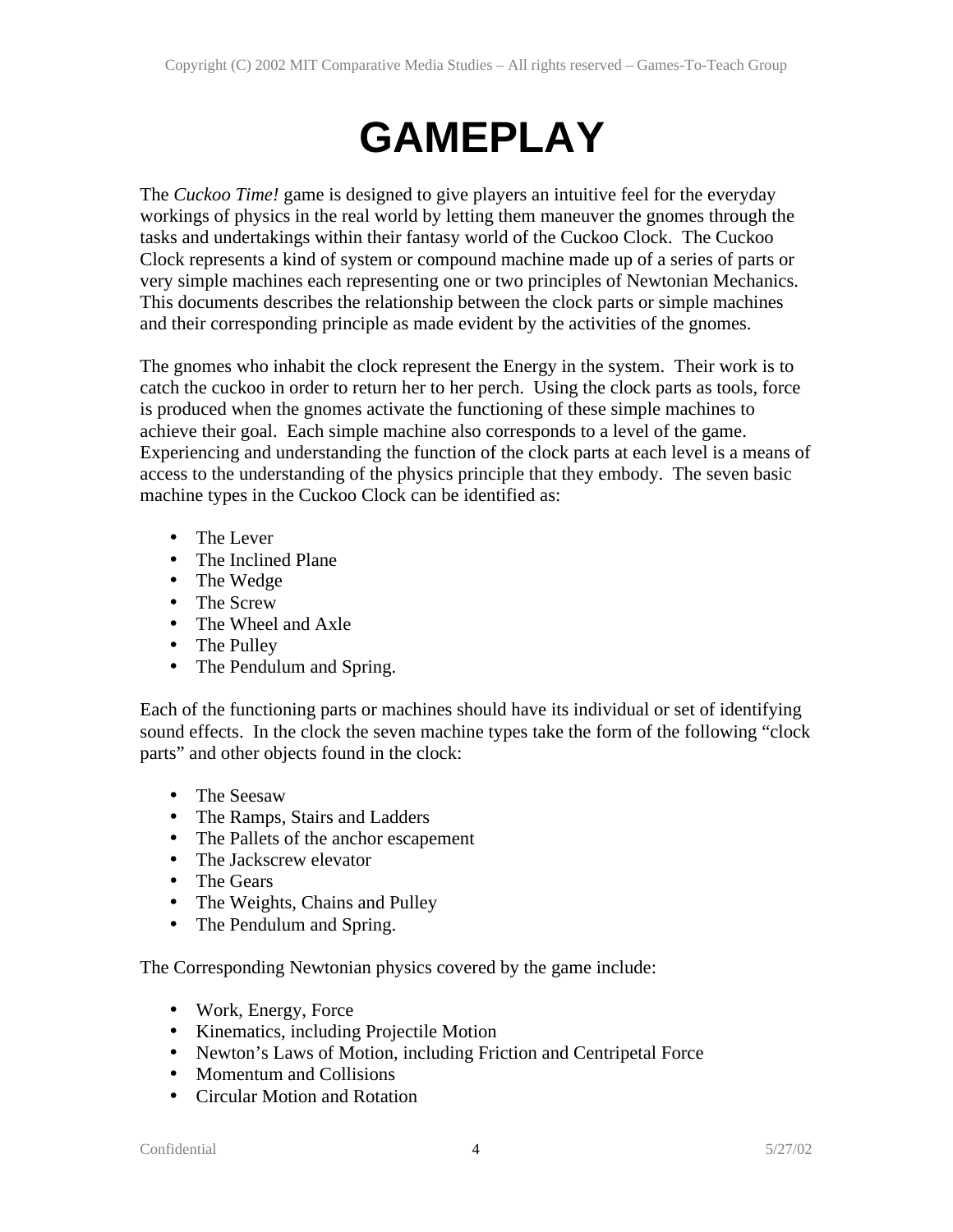- Gravitation
- Oscillation

## **II. The Science of Work**

In terms of Newtonian Mechanics the definition of Work is the transfer of Energy through Motion from the frenetic gnomes, in the case of *Cuckoo Time!*, to the parts of the clock. The gnomes are doing Work when they use Force on or through the clock parts as tools or machines to cause Motion. Motion is changing the position of an object a distance in the direction of the applied Force. Force is the pushing, pulling, turning, stretching, squeezing, bending, colliding and falling, that causes a change in the Motion or in the shape of an object, such as a clock part, the cuckoo or another gnome. The types of Forces that appear in the clock world include Gravity and Friction. Gravity is a universal Force. Every object in the universe exerts a Force on every other object, and that Force is Gravity. Friction is a Force that opposes Motion. It occurs when two surfaces rub against one another reducing the Motion of the objects, surfaces that sometimes come in the shape of slapstick gnomes.

Energy is the ability to do Work, that is, cause something to move or change. Machines cannot work without Energy. Due to Friction, the Work produced is usually less than the Energy used. According to the Law of Conservation of Energy, Energy may change from one form to another, but it cannot be created or destroyed. There are two types of Energy: Kinetic, the Energy of Motion and Potential or Stored Energy, the Energy of Position. Stored Energy is the Potential to cause change if certain conditions are met. The Potential of Gravity or Energy stored in a spring, for example which can be changed into Kinetic Energy with a push into movement.

The gnomes Kinetic Energy is transferred through Work into the Force that runs the machines, their actions set off the levers, the wheels and axils, the Jackscrew elevator, the gears, the weights, the springs and the pendulum.

#### **III. The Clock-Works**

First a brief description of what you would usually find in a cuckoo clock and how it works. Because these elements lend their functions to the possible activities of the gnome characters within the game and to the experience of physics principles that players will have access to.

The iron weights of a pendulum clock, usually in the shape of pinecones, is what powers the clock, in average over an eight-day period. For clocks with more than one weight, the first weight, along with the pendulum, provides the clock timekeeping function, the second weight controls the cuckoo and its movements, and in a clock with a music box or glockenspiel, a third weight controls the music.

The weights hang under the clock by chains which slowly drop as the clock operates. When the weights lower to the floor, the clock must be rewound. This is done by pulling down on the ring at the end of the chain, in order to raise the pinecone weights back up to the clock.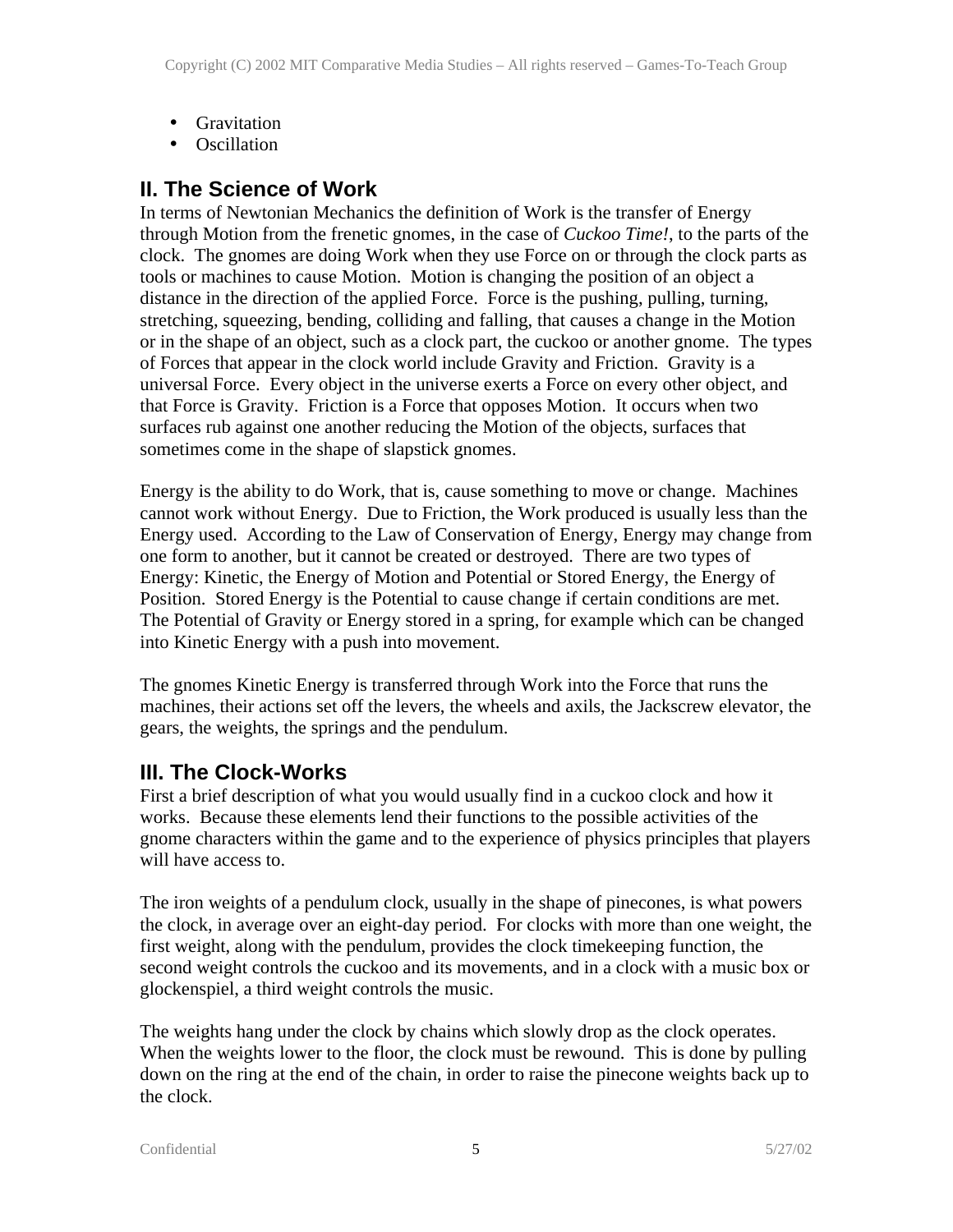The weight represents potential Energy. It is an Energy storage device that depends on the earth's gravitational pull. The clock uses the stored Energy over the period of time it takes for the weight to fall. That Energy is governed by an escapement, the heart of a clock and essential to its timekeeping and reliability. The escapement with the pendulum precisely controls the release of the Energy stored in the tightened spring or lifted weight. As the escapement releases the stored Energy from the weights or spring, it turns a series of gears that control the hands on the clock, keeping the time.

The anchor escapement swings back and forth with the pendulum, its pallets alternately catching and releasing the escape wheel. The clock's movements are thus regulated by the natural period of the pendulum. The pendulums' swinging ensures that the pallet protrusions move the gear wheels tooth by tooth while the Motion of the pallet keep the pendulum moving. This recoil escapement allows for a long pendulum with a swing of one second.

The power of the mainspring travels through a multi-component gear train, the last component of which is the escape wheel. The escape wheel stops and starts intermittently as first one pallet stops the escape wheel, releases it, and then the other pallet stops it. The balance wheel moves the lever and its pallets to and fro at regular intervals. Thus, it is the balance that times the lever's movements and the lever that starts and stops the escape wheel.

Furthermore, pallets do much more than simply block and release the teeth of the escape wheel. On release, the pallet actually propels the balance wheel on its travel in the opposite direction. So the pallet is both a block and part of the anchor lever.

The interior world of the cuckoo clock in *Cuckoo Time!* does not represent the realistic space of a cuckoo clock. Inside a real cuckoo clock is a very cramped space. Besides the basic clock work with all its gears, escapement and pendulum parts are the wires to push out and tilt the bird, the lifters to work the bellows which force the air through the whistles sequentially to produce the "cuckoo" sound and a gong striker amongst other things. The clockworks in the *Cuckoo Time!* clock do not attempt to represent a functioning clock but abstracted elements with some unlikely but fun additions. For example, a clock with a pendulum would not usually have a mainspring as well.

## **IV. The Mass of a Cubic-Gnome and Physics Principles**

Swinging from, climbing up, sliding (or rappelling) down chains and pendulums. Counterbalancing weights to ride up and down pulleys. Colliding with other gnomes to knock them off the Jackscrew elevator and platforms. Sliding down ramps and ladders. These are among some of the stunts and activities that the gnomes will get up to as they race around in the last three minutes of the hour trying to re-perch the cuckoo in time for her to call the new hour. What follows are the specific machines included in the game and how they relate to gameplay.

#### **A. The Lever as Seesaw:**

Confidential 6 5/27/02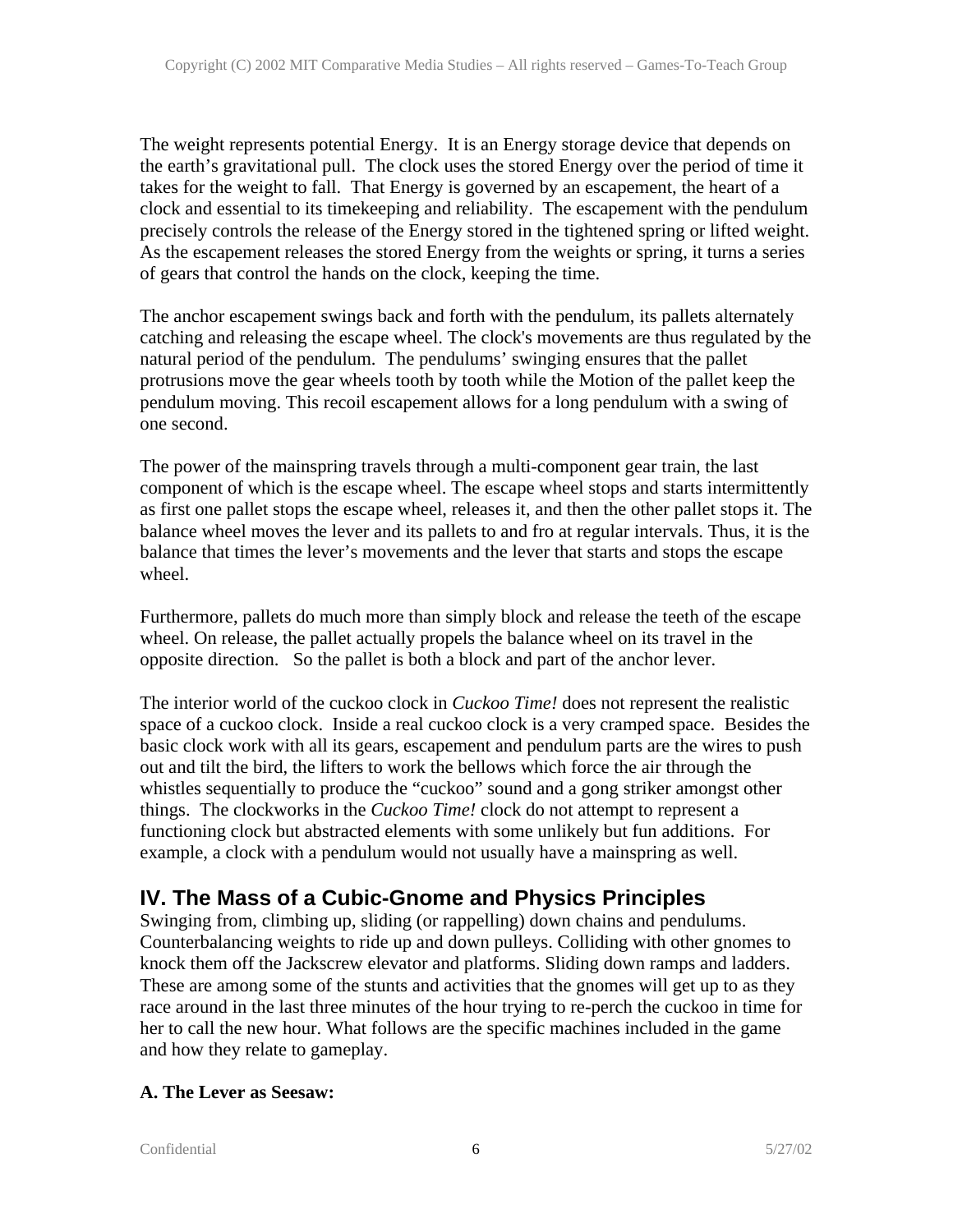**Kinematics, including Projectile Motion.** Using the seesaw as a catapult (one gnome jumps from an intermediate platform onto one end of the seesaw representing a lever, which is a rigid bar balanced on a fulcrum (the fixed pivot point) the jumping gnome lands onto one end, the point of Effort Force which pushes down in the direction of the applied Force and lifts the opposite end, the Resistance Force or Load end on which another gnome is standing. The Load end lifts abruptly tossing the second gnome into space and catapults him onto a higher level platform.

#### **B. The Inclined Plane**

**The Ramps, Stairs and Ladders.** Ramps allow players to expend energy more slowly over time; whereas lifting a barrel up to a platform would demand a large, 1-shot expenditure of energy, using ramps allows the players to spread that energy consumption over time. Players can use ramps, stairs, and ladders to move up in eleveation – expending energy and gaining potential energy. Players need to gauge how long it will take to move, and if the energy savings is worth time trade-offs.

#### **C. The Wedge**

**The Pallets of the anchor escapement.** The wedge is the active version of the stationary inclined plane. This simple machine consists of a single or a pair of inclined planes set face-to-face that work with a Force in a direction perpendicular to that of the moving wedge. With adequate friction at the interfaces, the wedge becomes a separating, holding and stopping device. The metaphoric shape of the escapement is the anchor, which is a kind of wedge that helps to attach and hold the ship into the sand on the sea bottom. But the pallets, the protrusions at the ends of the anchor-shape appear more like rectangular blocks than wedges proper. The blocks could be revealed to actually be wedges in disguise

A gnome could knock a section of the pallet askew with his mallet (the percussive effect usually associated with driving wedges) but this action would show that the block is really made up of two wedges fitted together in the opposite direction of a double wedge to create a rectangle instead. Another gnome could knock it back so it spins back into place just in time for it to catch on the gear tooth of the escapement wheel between the "tick" and the "tock".

#### **D. The Screw**

**The Jackscrew elevator.** The screw that is essentially a transfer device of Motion and/or Force is a modification of the wedge but designed to operate in a minimum space. In one sense, a screw is not as "simple" a machine as the others are because it depends on the lever to perform its operation. It can be looked at as a twisted wedge; it is a cylinder with an inclined plane wrapped around it. One way that the screw can function is to raise weights. In doing this it converts rotary Motion into straight line Motion. This is how the gnomes' Jackscrew elevator will work.

#### **E. The Wheel and Axle**

**The Gears.** Gears are generally used for four reasons:

1: To reverse the direction of rotation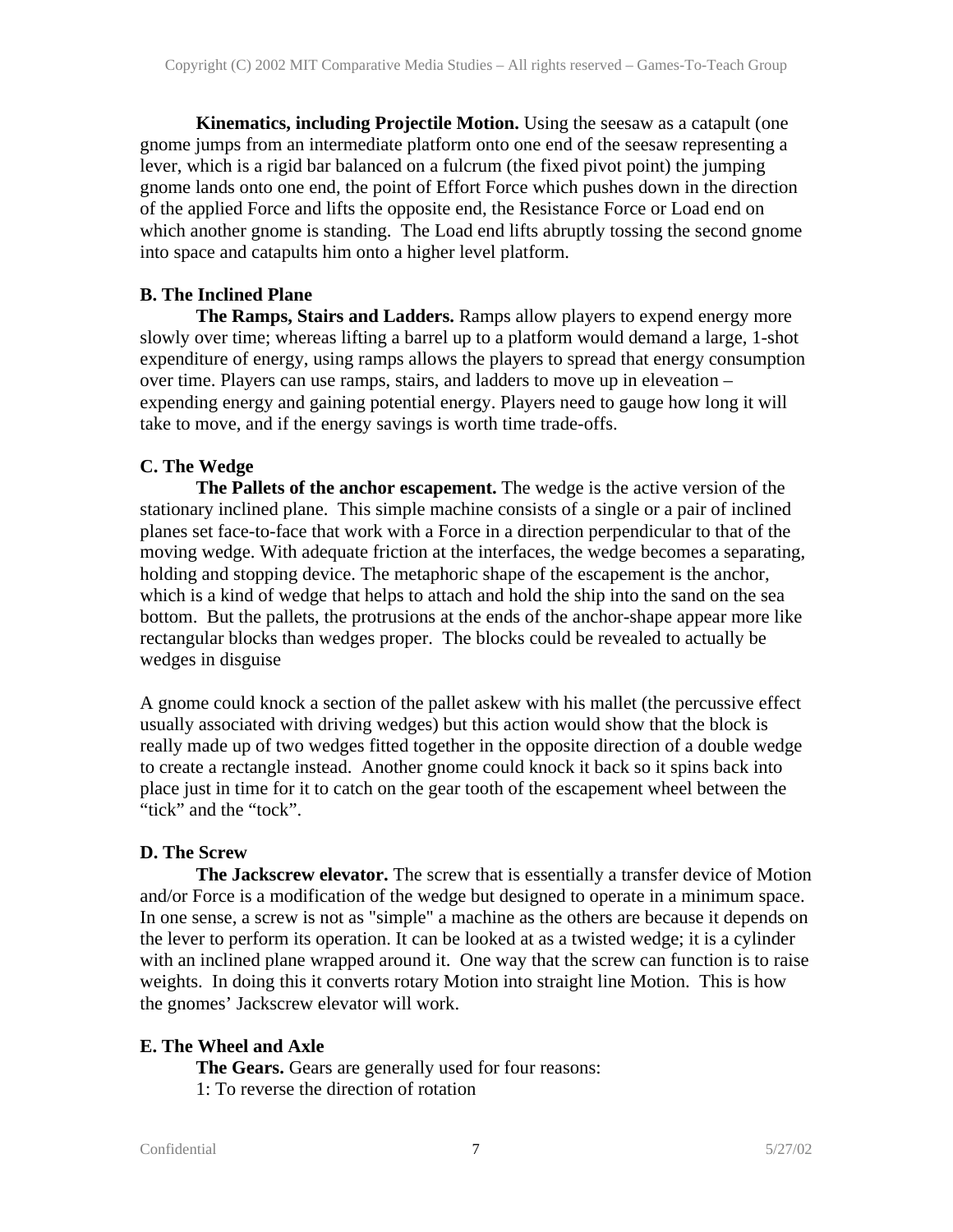- 2. To increase or decrease the speed of rotation
- 3. To move rotational motion to a different axis
- 4. To keep the rotation of two axes synchronized

Thus, in *Cuckoo Time!* players can use gears to change directions or pick up velocity. Using levers, players will have the capability of turning on gear chains, or switching their direction. As the gnomes run over the gears, they gain a sense for how they affect the gnomes' motion. Further, in some levels, the gears will be connected to pulleys, forcing the gnomes to quickly analyze and predict if a gear ration will generate enough energy to lift a mass. Players will also encounter more complex gears, including worm gears, planetary gears, and chain belts. Players use gears to increase their kinetic energy. Kinetic energy is useful for jumping on pendulums.

#### **F. The Pulley**

**The Weights, Chains and Pulley.** Pulleys allow players to make distance / energy trade- offs. Players use pulleys to lift themselves, objects or other gnomes up to higher levels. Players can also use block and tackle rigs to pull other objects or other gnomes to the top.

#### **G. The Pendulum and Spring**

#### **The Pendulum and Spring.** Players

The gnomes can use the slinky-like coils of the spring to function as a slingshot or gnome cannon. Many students have alternative conceptions about pendulums that we hope to help them reconsider through *Cuckoo Time!* For instance, the period of the swing of a pendulum depends entirely on the distance between the pivot and the gnome hanging on the pendulum. The pendulum does not swing less over time (friction does not apply) and the velocity of the gnome as it grabs on the pendulum does not have any influence on the amplitude of its swing.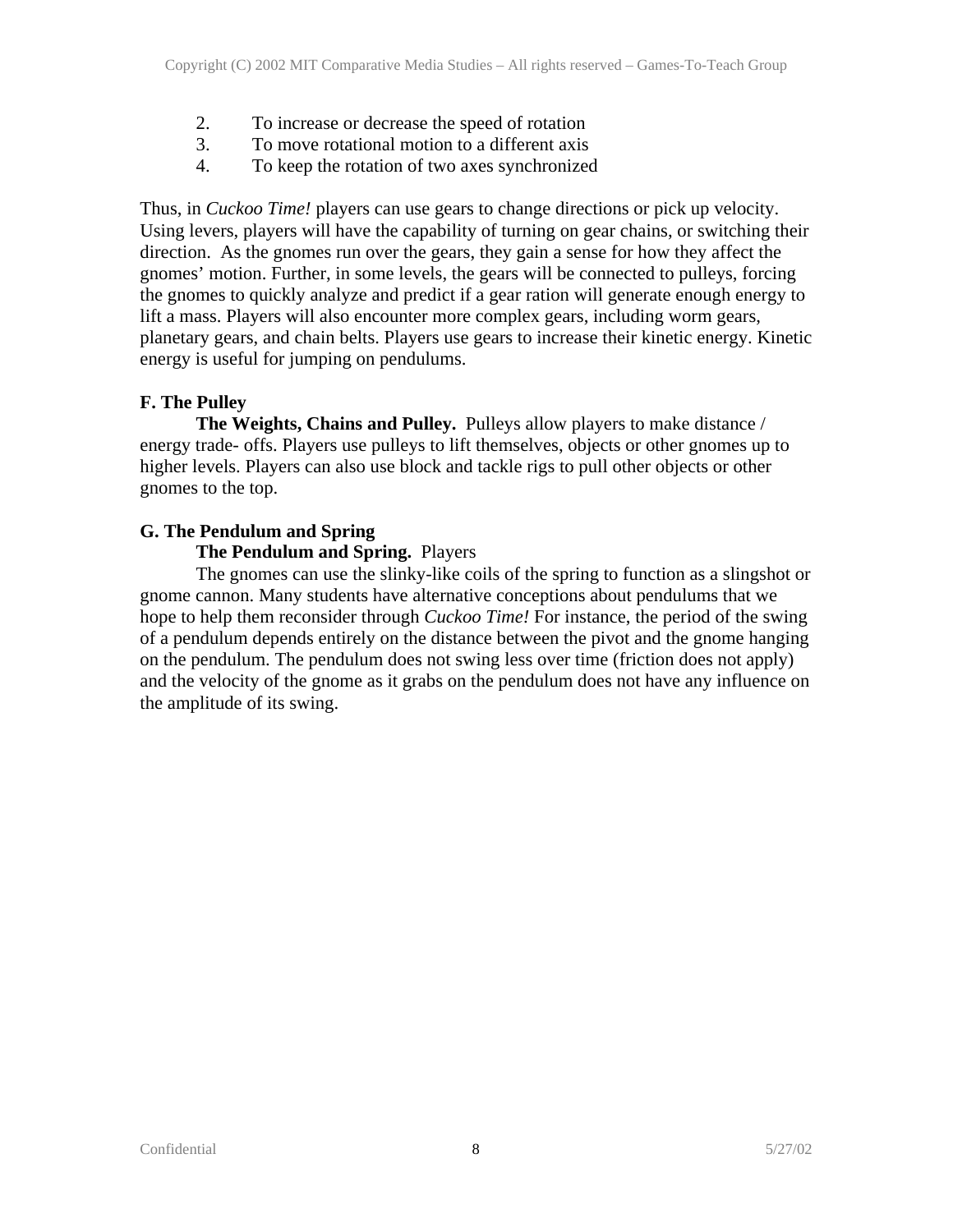# **GAME OVERVIEW**

## **Philosophy/Design Goals**

#### **High speed, highly silly action**

*Cuckoo Time!* takes place entirely within the confines of a traditional German cuckoo clock. Unbeknownst to most, the insides of cuckoo clocks are filled with grumpy gnomes, polka music, beer, a goofy cuckoo, pratfalls, all with names derived from bad German puns. The spirit of the game should be lighthearted and tongue-in-cheek, emphasizing straightforward and frenetic gameplay.

#### **One object/one principle approach**

The inside of the cuckoo clock is full of clock parts and power-ups that help the gnomes catch the cuckoo and sabotage each other's attempts. Each of the clock parts obeys and demonstrates a single physical principle. For instance, a lever in the clock only operates on the principle of mechanical advantage; friction, mass and elasticity of the lever do not apply to gameplay strategies. When a player is considering the best way to use an object in the level, the appropriate physical principle should leap to mind. The use of clock parts or power-ups may influence either the player's gnome or its effects on other gnomes. Only cheat codes can change properties of the environment such as gravity.

#### **Simple to learn, difficult to master**

The game is very easy for a new player to pick up. Within a minute of a competitive multiplayer game, a new player should be able to make life difficult for experienced players. Solo and cooperative levels may take longer for new players to figure out, but a minute of play and exploration should give them some idea of how to solve the clock puzzles. To have complete mastery over the gamespace requires an instantaneous recognition of the properties and affordances of multiple mechanical objects. Such intuitions can only be developed through repeated gameplay.

#### **Choices based on scientific thinking / strategy as a core gameplay mechanic**

On each level, players will be force to choose between alternate paths in climbing to the top of the clock. For example, a player faces game situations where she might use a lever to pry open a door. The player must use her knowledge of simple machines to predict whether the machine will achieve the desired result. Other players might glance at the door and realize that they cannot generate enough energy to pry the door open. Thus, the player's knowledge of levers allows her to quickly analyze different strategies and choose the strategy that will be the most effective.

#### **Level design as an integrated mode**

A level editor will be featured prominently among the gameplay options and allow players to create their own levels as complex as the levels shipped with the game. Creating a playable level should require players to employ a large degree of creativity and a deep understanding of physics principles. Drastic adjustments to the physics of the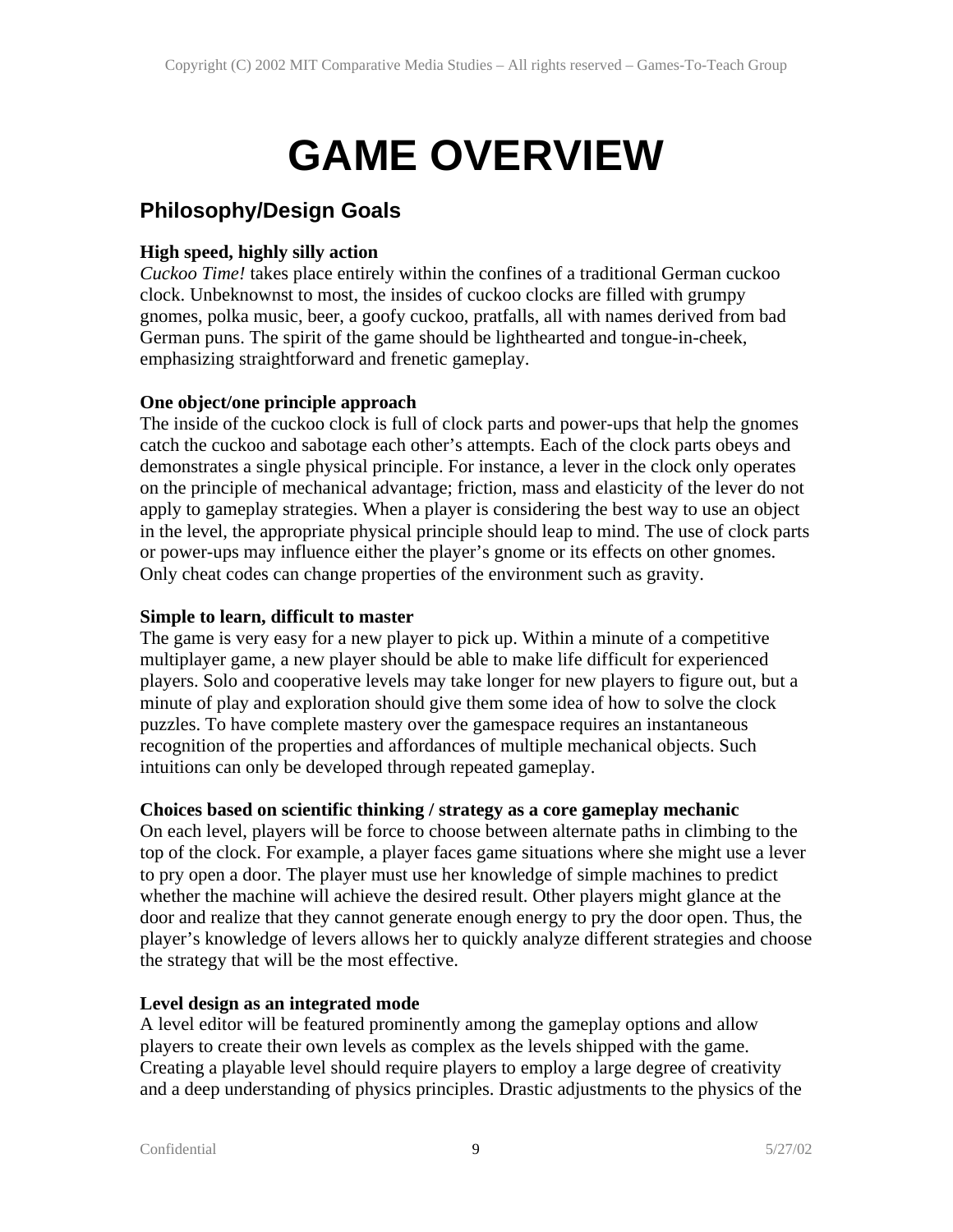game that severely change gameplay, such as the loss of gravity, should only be available via cheat codes.

## **Common Questions**

#### **What is the game?**

*Cuckoo Time!* is a multiplayer console video game with single player puzzle levels and a level editor. The game intends to answer the age-old question: How do gnomes manage to catch the cuckoo every hour? Everybody knows that when a cuckoo is not cuckooing, it flies freely inside its clock. How does it know when to come out? Little gnomes live inside cuckoo clocks, which is why most cuckoo clocks look like little houses. Every hour, they somehow manage to catch the cuckoo despite their short legs, amidst their habitual drinking, eating and sleeping. Obviously, their understanding of the clockworks and their strong arms allow them to catch the cuckoo so that they can place it on the little extending platform that pops out at the top of every hour.

#### **Why create this game?**

The inside of a clock is a bewildering place. However, laws of physics govern the behavior of all the complex machinery inside. The gnomes need to have a good understanding of those laws in order to move effectively within the clock. By tightly integrating gameplay setting, strategy and pedagogy, this game should provide a strong motivation for players to come to grips with fundamental concepts in AP-level Newtonian physics.

#### **Where does a game level look like?**

Players view the game space through an isometric camera, which allows clear line-ofsight to all parts of the 3D level. In each game level, there is a combination of gears, levers, switches, pendulums, stairs, elevators, pulleys, chains and other 'clock parts'. The gnomes need to manipulate these parts in order to navigate from the bottom to the top of the clock, where the cuckoo flies between three different perches every twenty seconds. These clock parts are not fully mobile; a lever will not be able to detach from its fulcrum, although it would be free to pivot. Power-ups will fall from the top of the level to the ground at random intervals, allowing gnomes to gain a temporary advantage its opponents and its environment.

#### **What do I control?**

The player controls a single short, wooden, lederhosen-wearing, sausage-eating, beerdrinking, grumpy, German gnome. Because of their short legs, gnomes simply waddle and hop when on the ground. However, they have powerful arms that are effective at pulling, pushing and grabbing, giving them tremendous flexibility when tussling with each other or manipulating clock parts. They are also relatively fat, and thus, have considerable mass. Temporary power-ups will alter speed, jumping, mass and other properties and abilities of the gnomes.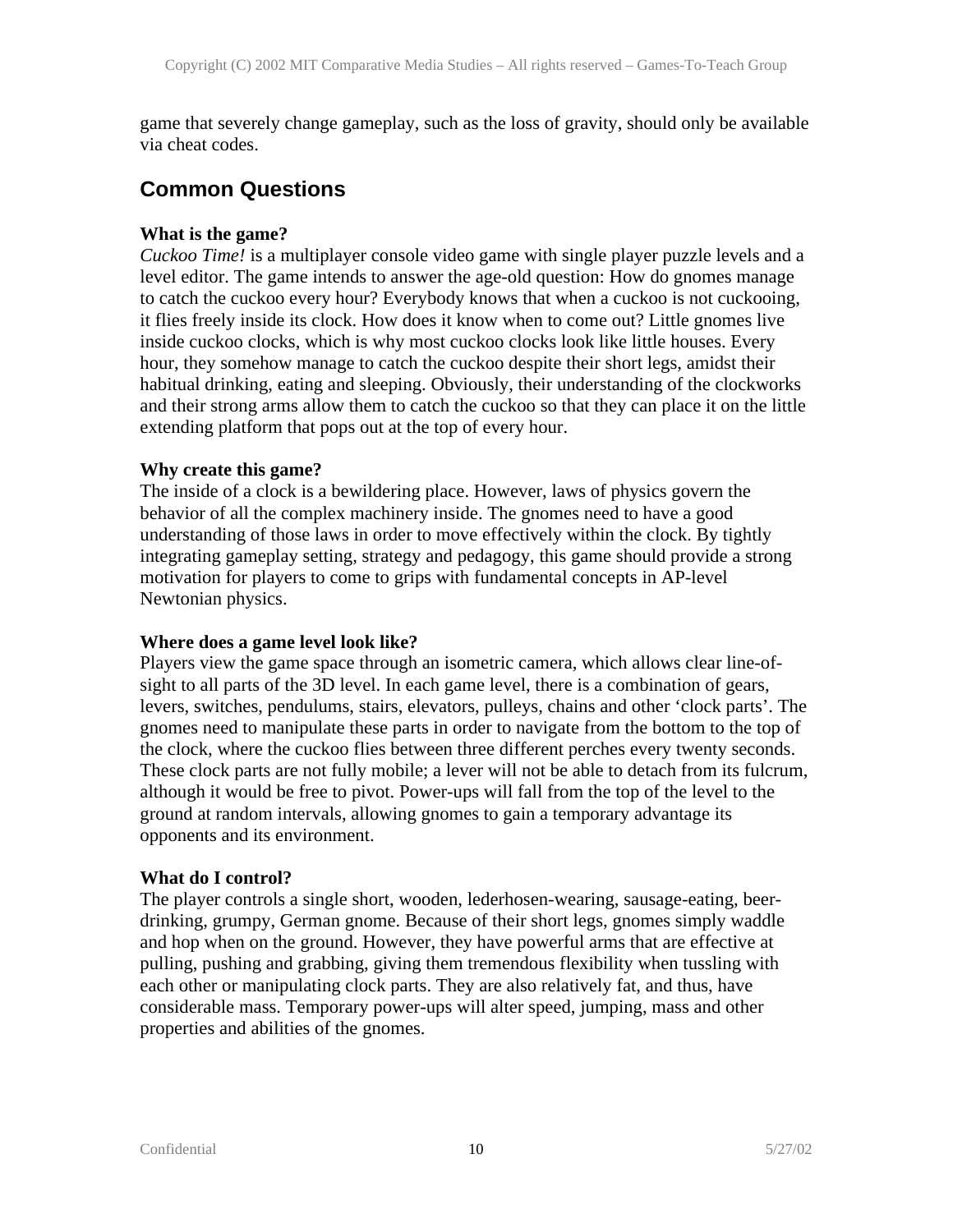#### **What is the goal of the game?**

Before the hour strikes, the player's gnome must get to the cuckoo, resting on the perches near the top of the cuckoo clock. If the gnome manages to touch the cuckoo, the player grabs on to its legs as the cuckoo flies towards the door at the top of the cuckoo clock. The cuckoo will then begin to call the hour and that player will win.

There are three different gameplay modes in the game: single-player, multiplayer competitive and multiplayer cooperative. Each mode features a different subset of powerups based on their appropriateness to the gameplay. Each mode also ships with its own set of levels. Single-player levels are puzzles that have one specific solution and players need to grasp the laws of physics as represented by the game to solve the puzzles. Multiplayer competitive levels are similar but there will always be several different possible ways up the clock. A gnome on the ground level must be able to thwart a gnome on the way up via a combination of strategy, power-ups, knowledge of physics and aggressiveness. Multiplayer cooperative levels are the most complicated, as they will require two or more gnomes to perform tasks in tandem and in time to catch the cuckoo.

All levels have a time limit, although the single-player and cooperative modes have longer playing times than the competitive mode. A typical competitive game round has a time limit of two minutes. If time runs out in a competitive level, the game switches to "Hatching Time!", a sudden-death stage. Multiple hatches open on the sides of the clock and gnomes now attempt to bump each other out of the clock. A rain of power-ups accompanies the beginning of Hatching Time! and the last gnome standing in the clock wins the game. The cuckoo flies continuously during Hatching Time! and gnomes will not be able to catch it. Cooperative and single-player levels end when the time limit expires and players will have the option of retrying the level.

#### **What is different about** *Cuckoo Time!***?**

Many games currently available in the market have a very poor representation of physics. In their defense, realistic physics in games often make games less playable or fun. *Cuckoo Time!*'s approach is to employ an abstraction of physics in its gameplay where each object in the game behaves in a simplified manner that clearly illustrates a single principle of physics. By limiting the complexity of the simulation to 'ideal' conditions, this game hopes to address the root of common, basic misconceptions of physics. Because the clock parts behave according to highly predictable, repeatable laws, a rapid and intuitive understanding of those laws will be come a crucial component of devising gameplay strategies and winning tactics.

#### **Who is the target audience? How will they learn through playing the game?**

The behavior of the clock parts and the physics of the gnomes can be understood either as a simplified version of real physical laws or as predictable gameplay mechanics. Game players from ages 8 to 28 tend to assimilate predictable gameplay mechanics quickly and easily, especially when those mechanics determine victory or failure in a game. Further reinforcement from in-game tutorials, accompanying documentation and classroom syllabi will help players connect their understanding of the mechanics to actual laws of physics. This transfer of knowledge will probably not occur until players encounter the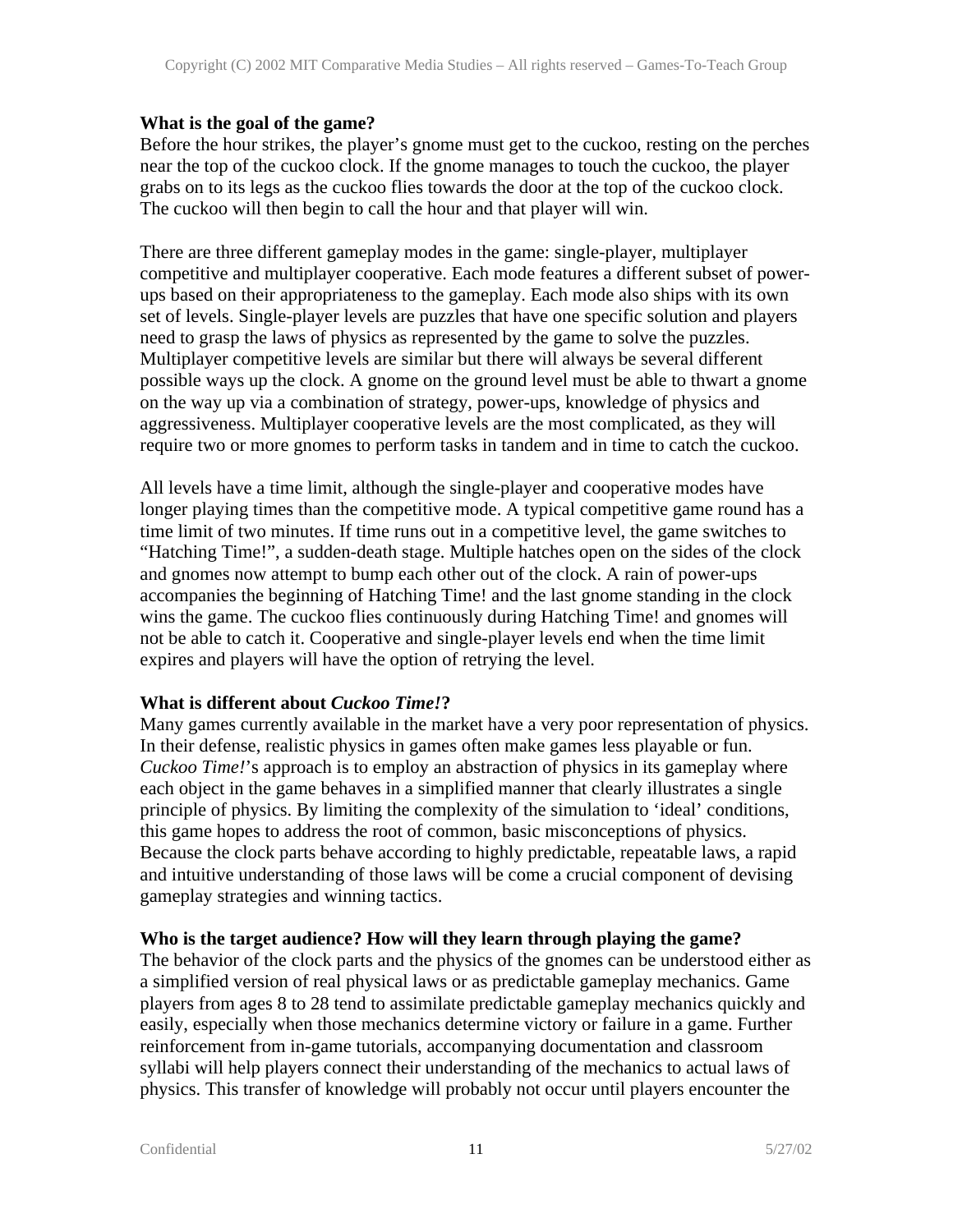same material in their schoolwork. Therefore, the target audience for the game (8 to 28) is considerably larger compared to the target audience for the educational content within the game  $(12 \text{ to } 18)$ .

#### **What will people learn through playing this game?**

Students will develop intuitive understandings of the laws of Newtonian Mechanics. In particular, students learn:

- Work energy and power
- Newton's Laws
- Simple and Complex Machines

The clock parts and the movements of the gnomes are all based on physical principles outlined by the first half of the Physics C syllabus of the Advanced Placement Program, which addresses Newtonian Mechanics. More information can be found below in the "Parts of the Clock" and "AP Physics Content" sections. Players will learn about Physics concepts by interacting with the clock parts, such as frictionless and weightless pulleys. From these abstracted but easily understood behaviors, players will have an incentive to absorb basic physical principles as fundamental components of gameplay that they can use to formulate winning strategies.

#### **Describe the Controls**

Standard joypad / keyboard controls control the movement of the gnome. There is an action button and a jump button. Pressing the action button will allow the gnome to interact with any object at any point in time.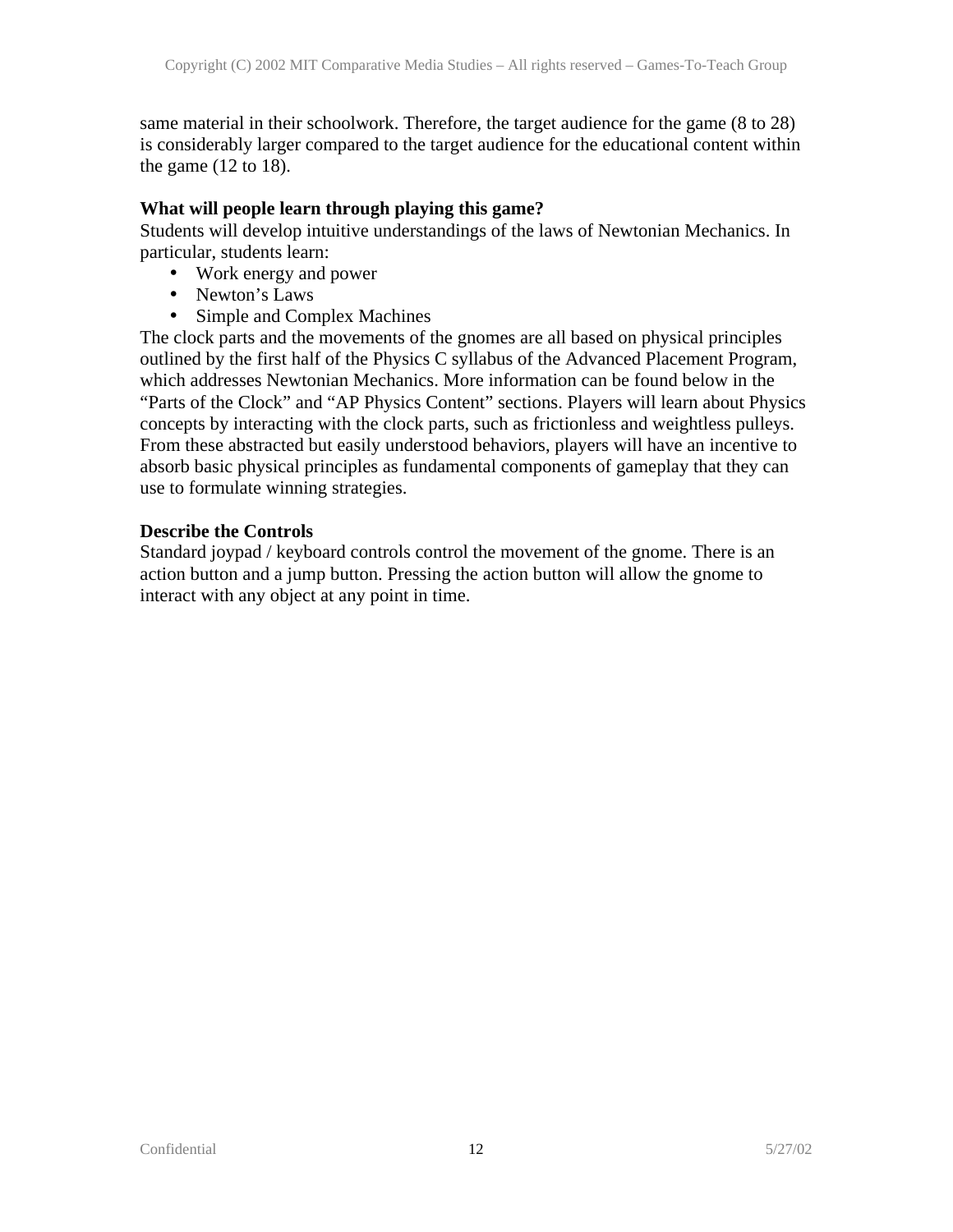# **USER SCENARIOS**

## **User Scenario 1**

Jim, a 16-year-old, sees *Cuckoo Time!* running on an Xbox at his local electronics store. Intrigued by the opening animation, which features a brief, comic glimpse of the life of a gnome in a clock, he presses the Start button on the controller to sample the game. The game menu that appears allows him to choose between the different game modes, the level editor or change various gameplay settings. Jim selects 'Single player' by scrolling through the list of options using the analog joystick and pressing the 'A' button.

The menu scrolls down, off the screen. The background, which shows the insides of a clock filled with stationary pendulums, zooms and fills the screen. Low-key polka music begins to play. The text 'Choose a level' drops down from the top, the number '1' flanked by two horizontal arrows slides in from the side, and a description of the first level jumps up below the number. The description reads "Swing Low, Sweet Cuckoo; Grab pendulums and climb to the top!" Believing this to be a good place to start, Jim presses 'A' and the text jumps away from the screen.

The polka music suddenly increases in speed and volume. A cuckoo flies in to the scene and perches near the top of the level. The background rotates to an isometric view, rotating around the Y-axis several times and zooming into a gnome scampering in at the bottom of the level, barking with a gruff, exaggerated German accent "Ach! Zwei minuten und ve schtill haff nacht kaut der Cuckoo! Schwing on der pendulums to katch it! Schnell!" The numbers "2:00" zips in from the right in front of the background, shrinking to the upper-left corner. The camera zooms out to reveal the entire level as the gnome says, "Start!" The timer in the upper-left corner begins to count down.

Jim has no idea what to do but he begins to fiddle with the analog stick. As he does so, the gnome waddles in the direction indicated by the joystick. Suddenly, the gnome says "Press A to jump and grab!" Jim does so and the gnome jumps a little. Jim notices that the gnome jumps well horizontally but does not jump very high. He also notices that no matter how he places the gnome, the gnome cannot jump high enough to reach the lowest pendulum.

He notices a short stairway that ends in front of one of the pendulums, and makes the gnome waddle up the stairway. As the gnome reaches the end of the stairway, Jim presses the 'A' button and the gnome jumps off, grabbing on the pendulum. The pendulum begins to swing slowly. As soon as the pendulum approaches another, Jim presses 'A' again, and the gnome jumps to the next pendulum. However, the gnome fails to catch the pendulum as it passes below it. Jim realizes that he needs to wait for the pendulum to swing to its maximum height before jumping to the next or the gnome will not have sufficient altitude to catch the next one.

The gnome falls to the ground with a very grumpy thud, and Jim makes his way to the stairway again. This time, he notices something fall from the sky: a mug of beer. As his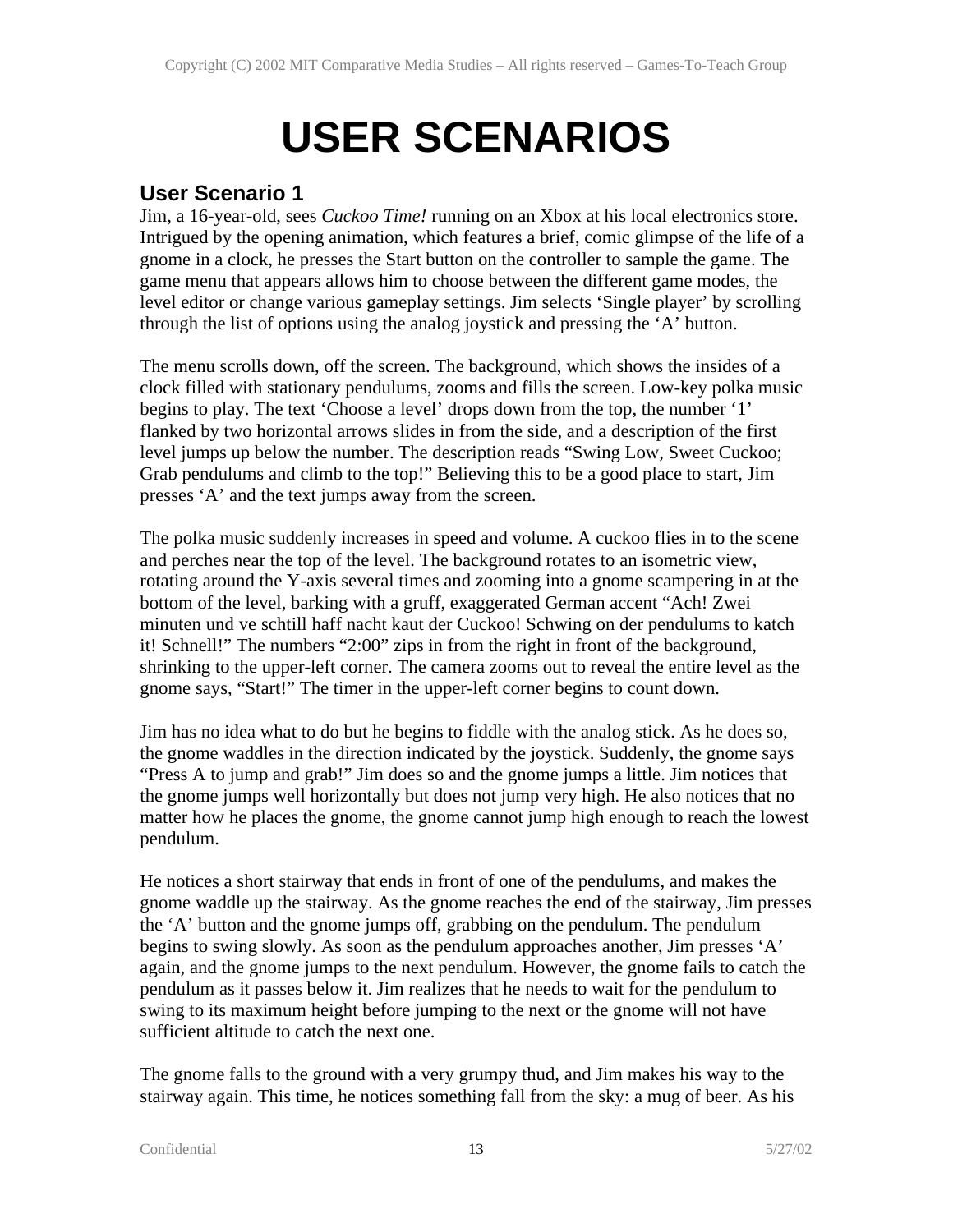gnome moves over it, it stops, grabs the beer and chugs it with a satisfying burp. Jim then notices that his gnome is moving faster. At the top of the stairway, Jim presses 'A' again, and the gnome begins to swing on the first pendulum. At the very highest point of the swing, Jim presses 'A' and the gnome successfully jumps and grabs on to the next pendulum.

Jim looks at the top of the screen and notices that he has one-and-a-half minutes left. He also notices that all the pendulums are suspended from the roof of the clock, and that each pendulum will allow him to gain a little height and reach the next. The pendulums are not all pointing the same direction but whenever the gnome grabs onto one, it begins swinging towards the next appropriate pendulum.

Jim continues jumping from pendulum to pendulum, thinking that this is not so difficult. Suddenly, the gnome drops to the ground again and Jim realizes that he made the gnome jump too early again. However, he had been maintaining the same tempo of swingingthen-jumping all the time. Why did the gnome fall?

As he contemplates this, he notices that there is a pair of Lederhosen on the floor of the level; it must have fallen to the ground earlier when he was paying attention to the pendulums. As the gnome waddles over it (the effects of the beer have worn off by now) the gnome pulls on the traditional German garment and gives a hearty yell. Jim does not notice anything else different until he makes the gnome jump off the stairway again. The gnome makes a jump two times higher and further than it did before! Jim wonders if this means that he does not have to wait for the pendulum to swing to its highest height before jumping. As he attempts to verify this, the gnome falls short of the second pendulum and hits the ground. Clearly, the extra height in jumping did not change his horizontal jump distance.

Only one minute left, the music is becoming more frantic. The gnome jumps on the first pendulum, then the second, then the third. Jim realizes now why he missed the higher pendulums earlier; the pendulums are swinging faster as he gets higher! He thus needs to adjust his timing as he progresses higher among the pendulums. When he reaches the last one in the level, he realizes that one more jump will fling him headlong into the cuckoo. The pendulum is swinging so fast, though, that it is difficult for him to judge exactly when to let go.

Fortunately, Jim presses 'A' at the right time, and the gnome grabs the cuckoo with ten seconds to spare! The camera zooms into the gnome and shows it hanging on to the legs of the cuckoo as the cuckoo attempts to take off. The gnome effectively hang-glides into a door on the side of the clock as the camera tracks back to reveal the exterior of the clock. The music abruptly ends as the clock chimes, with the cuckoo punctuating every chime with its trademark call. As it ends, a hatch opens on the front of the clock and the camera zooms into it, revealing the gnome giving a thumbs-up and a mischievous smirk.

Jim feels good, having completed the first level of a game he had not heard of three minutes ago. During this level, he had received several important lessons in vector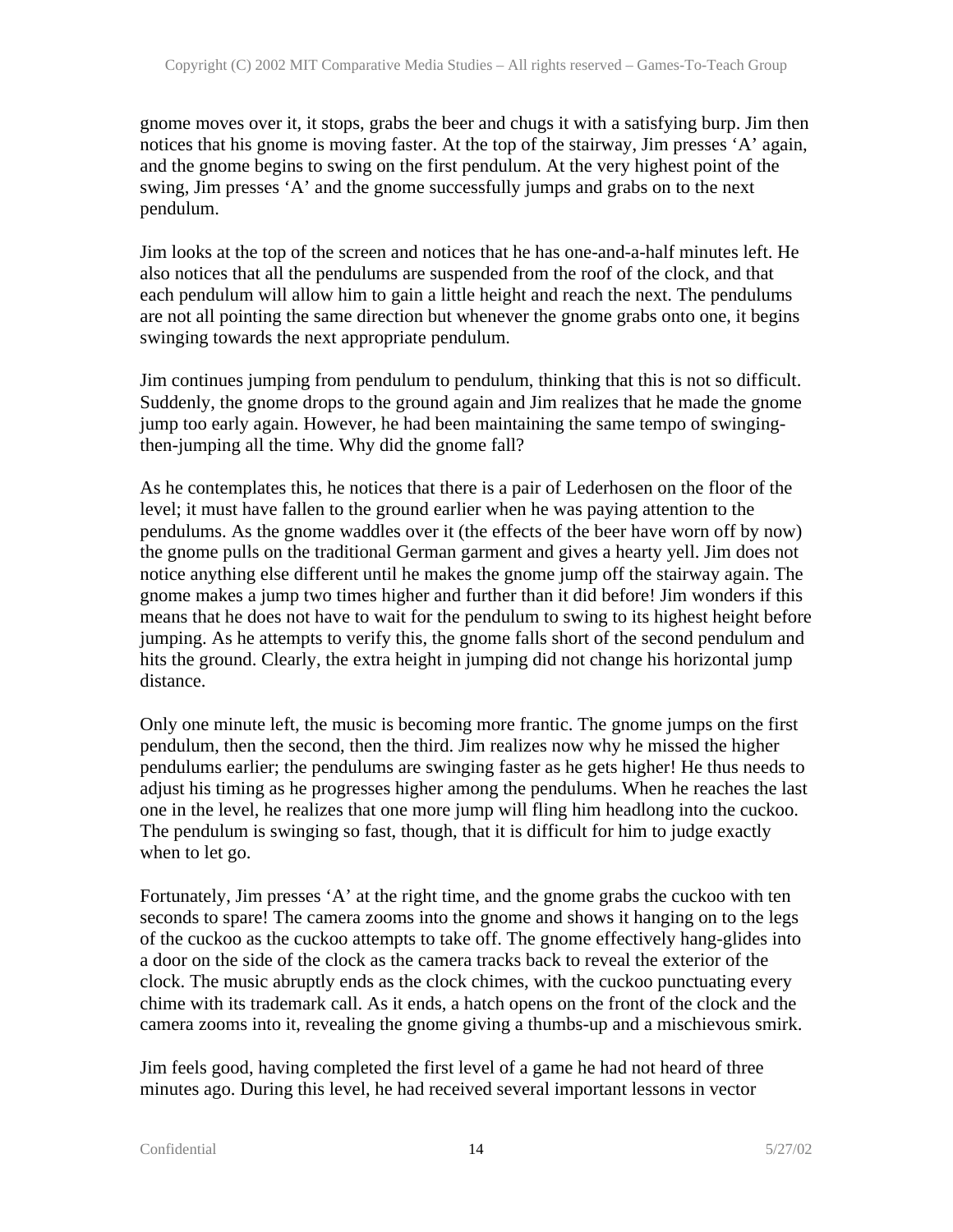motion (horizontal versus vertical jump heights) and periodic pendulum motion (the increasing speed of the pendulums) that would be reinforced through further play.

## **User Scenario 2**

A 10-year-old boy, Tim, walks up to Jim and asks if they could play a competitive multiplayer game. Tim has been playing this game at home and is now eager to trounce Jim and show off his gaming expertise. Jim, on the other hand, is fairly confident he can beat this squirt at his own game, having played through 7 levels of *Cuckoo Time!* on his first try. Jim quits his single-player game, returns to the opening menu, and selects 'Competitive Multiplayer'.

The game asks all players to press 'A' on their controllers. Tim and Jim do so, and as they do, two differently colored gnomes appear on the screen, one sleeping and one eating. As Jim moves his analog stick to the side, the color of the clothing of his gnome changes, and he picks a bright red color to identify his gnome. Tim settles on a yellow ensemble and verbally taunts Jim as both of them press 'A' to confirm their choices.

The clock level fills the screen, rotating around the Y-axis and striking up upbeat polka music. Both of the gnomes run in from the sides of the screen as the cuckoo flies in and perches near the top of the level. The timer begins at 2 minutes, and both gnomes yell "Start!"

Jim notices that the power-ups are falling a lot faster in this mode, and there are a few power-ups that he had not seen before. He grabs the first two beers he sees, running circles around Tim and finding a big lever-operated spool that runs a chain around a high pulley. The chain terminates with a weight and Jim realizes that if he lowers the chain, he will be able to climb up to the cuckoo perches.

Learning from the single-player levels, Jim moves his gnome to the outermost edge of the lever and presses 'B', the action button. Jim's gnome grabs the lever and as Jim guides it using his joystick, the gnome pulls the lever around its axis, lowering the chain at a rapid rate.

Tim, on the other hand, is preparing a different route up the clock. A series of gears connect to one big gear that stretches from the ground all the way to the top of the clock. The gears connect to a counterweight dangling on a chain that Tim needs to retrieve to get the gears moving. Having played this level before, Tim realizes he needs to get a Knockwurst or Currywurst power-up first, so he directs his attention towards sabotaging Jim's effort.

Jim succeeds in bringing the chain down to its lowest height. If he had a Lederhosen power-up, he could just jump and grab it. Unfortunately, he does not, so he needs to climb a stairway and jump onto the chain. The effects of the beer wearing off, Jim takes a while to reach the top of the stairway. As he prepares to jump, Tim begins pulling the lever-spool in the opposite direction, raising the chain! Jim's gnome jumps and misses the rising chain, falling on the ground with a hard thump.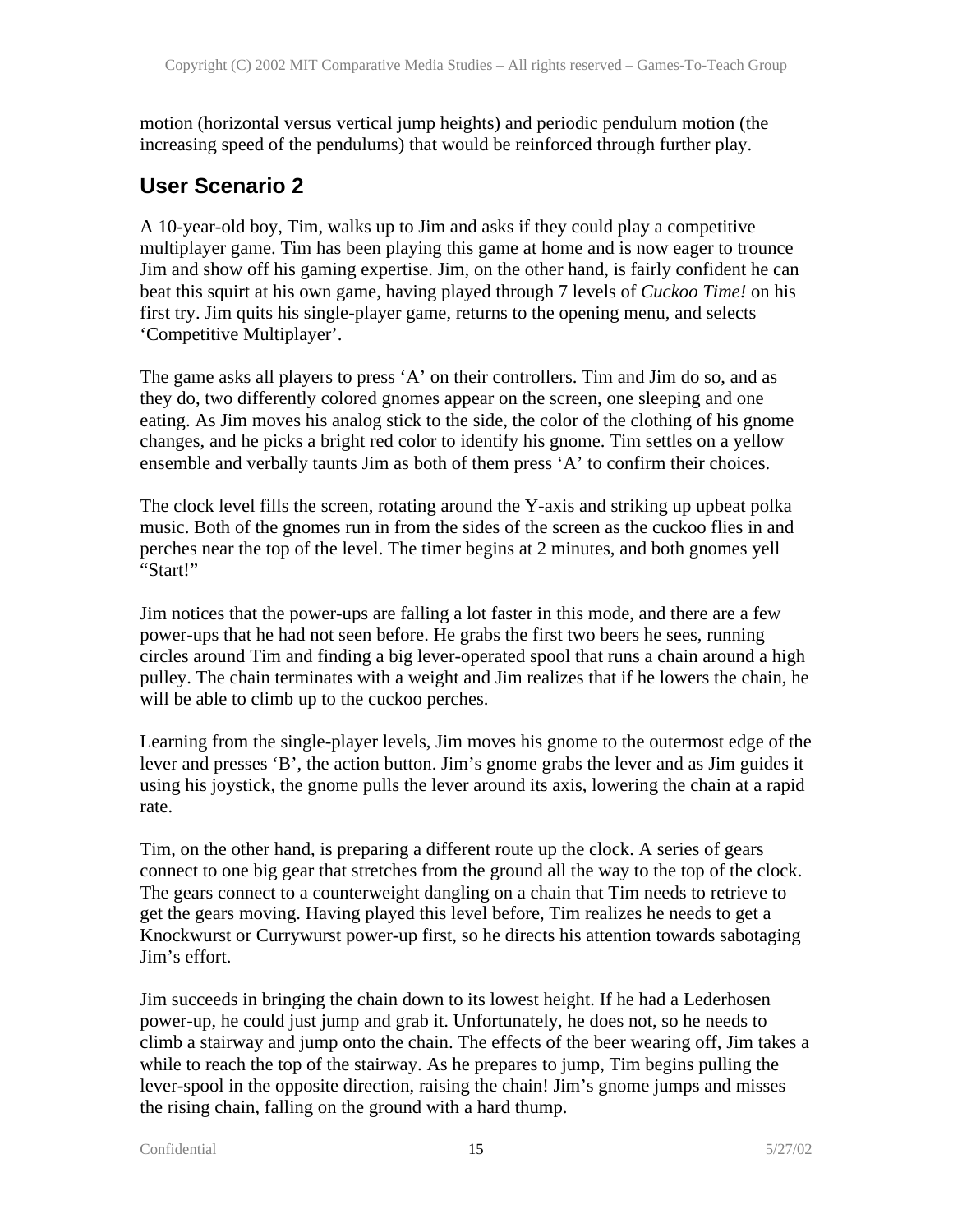One minute to go, and a Currywurst falls from the sky. Both Jim and Tim intend to grab it; Jim needs it for the extra jump height and Tim needs it for the extra mass. Jim's gnome first runs to grab another beer, giving him a speed boost. As he heads for the Currywurst, though, Jim realizes that his gnome cannot corner very well, resulting in the gnome missing and running past the sausage entirely. Too late, he realizes that the third swig of beer in a game causes a loss of control over the turning of his gnome! Tim takes advantage of Jim's mistake and grabs the Currywurst, turning his gnome very fat indeed.

Tim begins to jump up a stairway that brings him closer to the counterweight. Jim, not about to be outdone, takes advantage of his extra speed to catch up to Tim on the stairway with every intention to ram him off the stairs. Unfortunately, Jim's gnome is less massive than Tim's in its fattened state, so when they collide, Jim himself bounces off the stairs while Tim hardly budges an inch.

Tim manages to catch the counterweight, pulling it down and setting the giant gear in motion. Jim sees the opportunity and jumps onto the gear with Tim closely behind. Jim attempts to jump further up the gear while Tim's curry-powered boost gives him an advantage. The cuckoo waits for the two of them at the top of the gear, and just as Tim is about to reach the perches…

#### \*\*\*\*\*\*\*\*\*\*\*\* HATCHING TIME! \*\*\*\*\*\*\*\*

The timer hits zero and the cuckoo takes off from its perch, flying continuously around the clock. Hatches open all over the level, especially near the bottom. Both Tim and Jim jump off the giant gear, looking for the power-ups as five fall at once. Jim goes for the Knockwurst to make him harder to push off, while Tim grabs the fiddle as his own gnome returns back to normal size. The polka is now insanely fast as Tim manages to swing the fiddle at Jim, knocking him on his fat bottom. This leaves him vulnerable to subsequent attacks as Tim expertly beats Jim into a hatch and out of the clock, leaving Tim as the sole surviving gnome!

The camera zooms in on Tim's gnome, grinning smugly, then cranes downwards to reveal a very dazed red-attired gnome on the floor below the clock with little cuckoos flying around its head.

## **User Scenario 3**

Despite the thrashing he received at the electronics store, Jim had so much fun with *Cuckoo Time!* that he bought it to play at home. He plays through the single-player levels with his 12-year-old sister, Kim, watching from the couch. Kim recognizes that some of the behaviors of the clock parts match what she was learning in her grade school science classes, especially for the levers. She asks Jim if she could try playing the game. Jim, reluctant to stop playing the addictive game, decides to try out cooperative multiplayer mode instead so that both of them can play at the same time.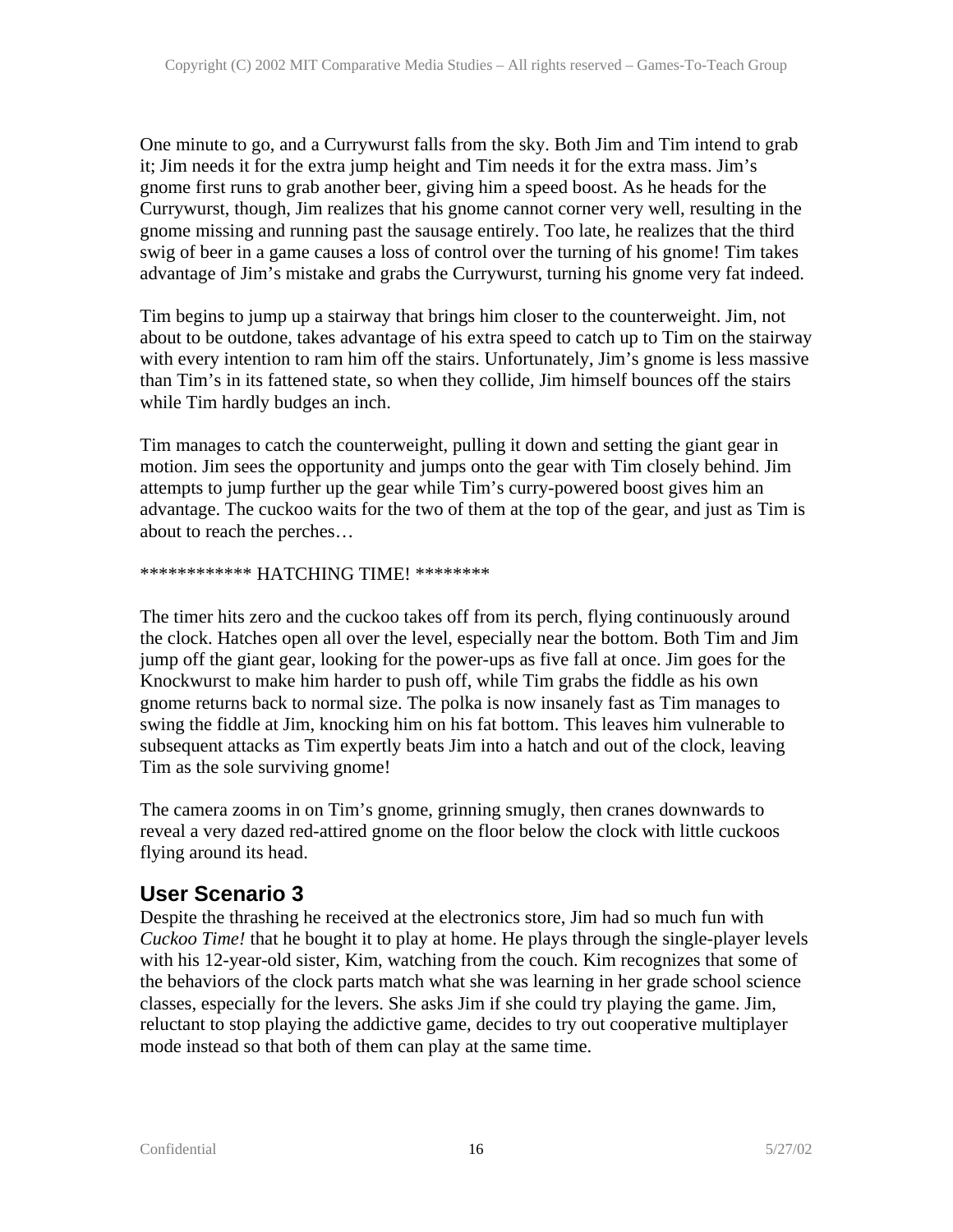Like competitive multiplayer mode, both Kim and Jim get to select the color of the clothes worn by their respective gnomes. This time, however, the game allows Kim and Jim to select the level they wish to play, similar to the single-player mode. Jim notices that the levels are much, much larger and more than in the other two modes. However, the timer gives them three minutes to solve the puzzle instead of two.

The game begins, along with the polka music. Jim notices a ledge that leads up to a series of gears, which he is confident of being able to manipulate. However, getting up to the ledge is tricky, as neither chains nor stairways lead to it. Kim notices a seesaw lever near the ledge, and there happens to be a stairway on the other side of the seesaw. The fulcrum of the seesaw is not right in the center; the longer part of the seesaw is touching the ground and near the ledge, the shorter end is elevated and is near the stairway.

Jim walks to the long edge of the seesaw and asks Kim to try jumping off the stairway, onto the short end of the seesaw. Kim does so but the seesaw does not budge. While Kim's gnome waits on the elevated end of the seesaw, Jim's gnome walks towards Kim. The level tilts until the long end is the same height as the ledge. However, as Jim walks towards the ledge, the seesaw tips back to normal. Clearly, there is no real mechanical advantage in this arrangement; either Kim's gnome would need to gain mass or Jim's gnome would have to run fast and lose weight.

Thankfully, a Knockwurst power-up is on the ground, so Kim picks it up and her gnome becomes very fat. Slowly, she makes her way to the top of the stairway and jumps. Her jump is half the normal distance but she still reaches the seesaw, tipping it skyward and flinging Jim onto the ledge. After thanking Kim, Jim realizes the gears have a counterweight system similar to the competitive level that he played with Tim. Quickly, his gnome jumps at the loose chain and pulls the counterweight up, starting the gears ticking. Jim, back on the ground, gets himself on the seesaw as Kim tries her best to guide her overweight gnome to the top of the stairway. Again, she jumps and Jim races across the ledge to get a handhold on the gears.

All this negotiation and puzzling took two minutes and Jim is realizing the time limit is fast approaching. However, just as he reaches the top by hopping from one moving gear to another, the cuckoo leaves its perch and heads to another perch! Jim looks on with dismay as he tries to figure out how the alternate routes may work.

Meanwhile, Kim has been actively collecting power-ups on the ground, having great fun with some of the goofier effects. As the timer counts down to 10 seconds, an accordion falls from the sky and she walks over it. Her gnome immediately picks it up and begins playing the silliest polka riff ever, startling the cuckoo and making it move back to the top of the gears! Jim, who has had his gnome on the top of the gears all this time, instantly contacts the cuckoo. The ending hang-gliding animation begins, with the music ending and both Kim and Jim's gnomes giving thumbs-up signs from the hatches.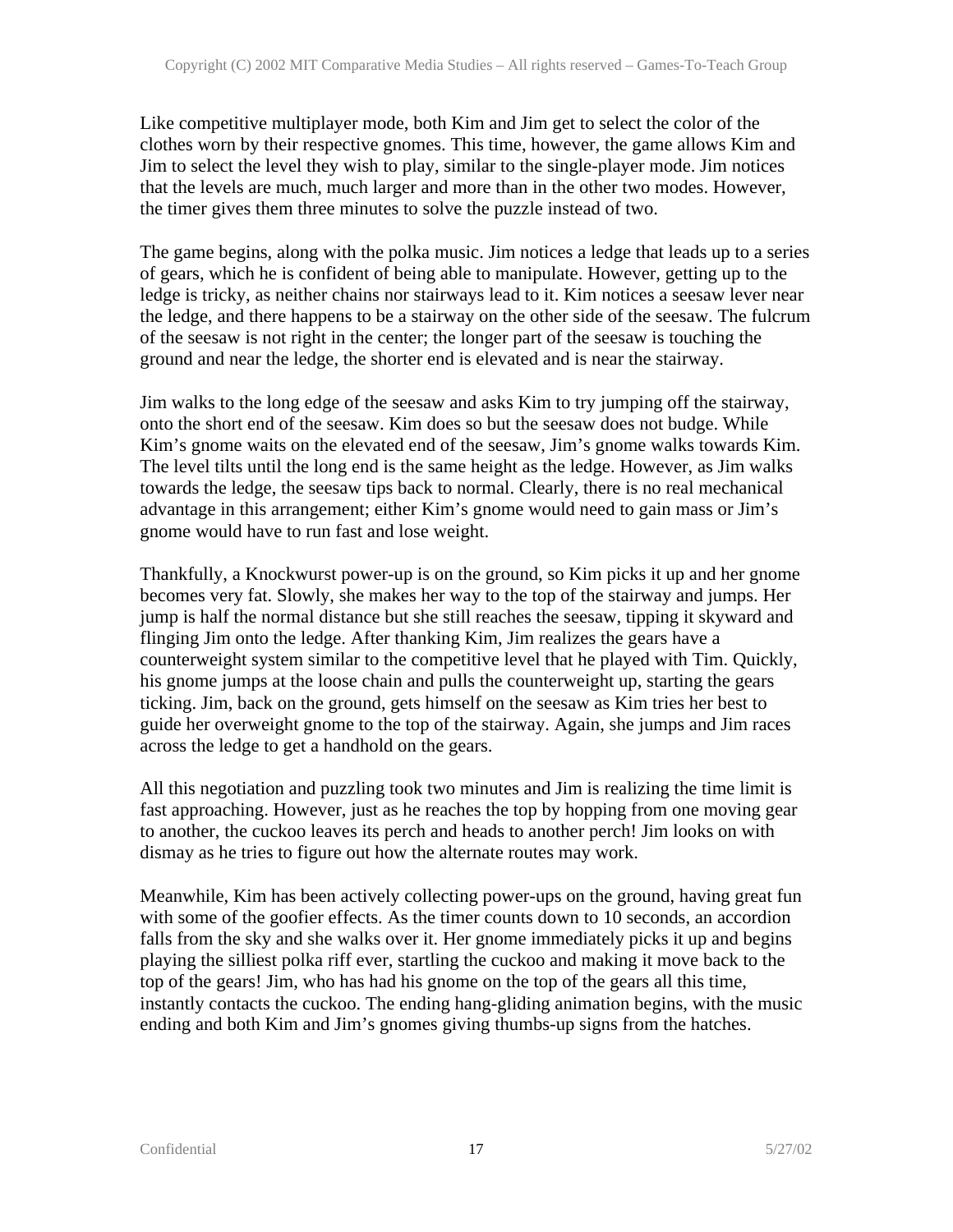## **CLOCK PARTS AND POWER-UPS**

## **Clock Parts**

The Cuckoo Clock parts are designed to provide barriers and conduits for accessing spaces where the Cuckoo Bird might be hiding. The Cuckoo Clocks will have the following parts.

- Extension Springs
- Compression Springs
- Coil Springs
- See-saw Levers
- Threaded Levers
- Lever Elevators
- Pendulums
- Gears
	- Worm gears
	- Planetary gears.
- Escapement
- Chains
- Counterweights
- Pulleys
- Block-and-Tackle
- Block-and-Tackle Elevator

## **Power-Ups**

Power-ups are important for balancing out the game by introducing a random, silly element into the largely deterministic gameplay. If a power-up is crucial for using certain clock parts correctly, they will appear more frequently during the levels that need them. Other power-ups may also appear, of course. Power-ups enter a level by falling from the roof of the cuckoo clock and gnomes use power-ups by walking over them.

#### • **Knockwurst (Sausage)**

This heavy treat fills a gnome up instantly, thus slowing him down and practically negating the gnome's ability to jump. The effect lasts for a short period. The added mass might be useful when dealing with clock parts that require additional mass to operate properly or when colliding against another gnome.

#### • **Currywurst (Spicy Sausage)**

The same as Knockwurst but the spices give the gnome an additional 'gas-powered' jump boost, increasing the height of the gnome's jump for a short period.

#### • **Bock (Beer)**

One swig and gnomes are able to run faster and cut corners sharper. Any more taken while under effect of last beer increases speed further but controls get progressively looser.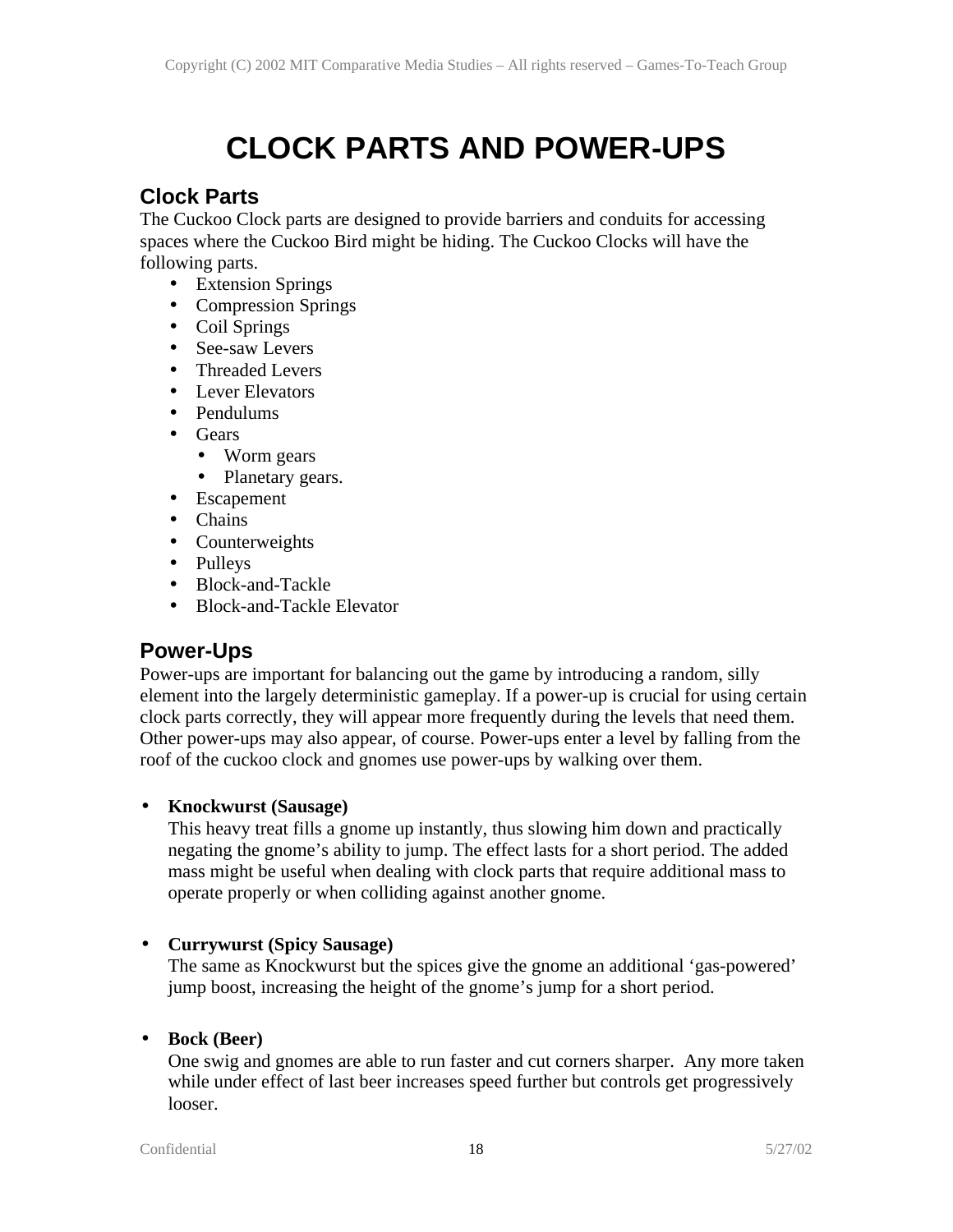#### • **Lederhosen**

The mass of a gnome decreases, allowing for higher and further jumps for a short period.

#### • **Sauerkraut**

The gnome's spinach! The arms of the gnome balloon and become very powerful, allowing for more powerful swings from chains and pendulums or faster operation of clock parts. The arms are so heavy, though, that the gnome cannot jump while the effects of the sauerkraut are active.

#### • **Pocket Watch**

An extremely rare power-up that adds thirty seconds to the timer.

#### • **Stollen (Fruitcake)**

A 'land-mine' that halves the speed of a gnome while keeping the actual mass of the gnome unchanged.

#### **Multiplayer Power-ups**

The following power-ups are only available in the two multiplayer modes.

#### • **Glühvein**

A potent wine that intoxicates all the gnomes at once! Every gnome reacts as if each had drunk one Bock.

#### • **Käsekuchen (Cheesecake)**

A greasy dessert that causes all gnomes in the level to lose their ability to grip and renders the action button useless for 10 seconds. Gnomes hanging onto pendulums or chains immediately fall to the floor when any gnome eats a Käsekuchen.

#### • **German Chocolate Cake**

A rich dessert that slows all the gnomes at one! Every gnome reacts as if each had eaten one Stollen.

#### • **Spieldose (Music Box)**

Playing this mesmerizing trinket will cause any gnome in its radius to be entranced for a short period while the gnome that activated the music box is immune to its effects.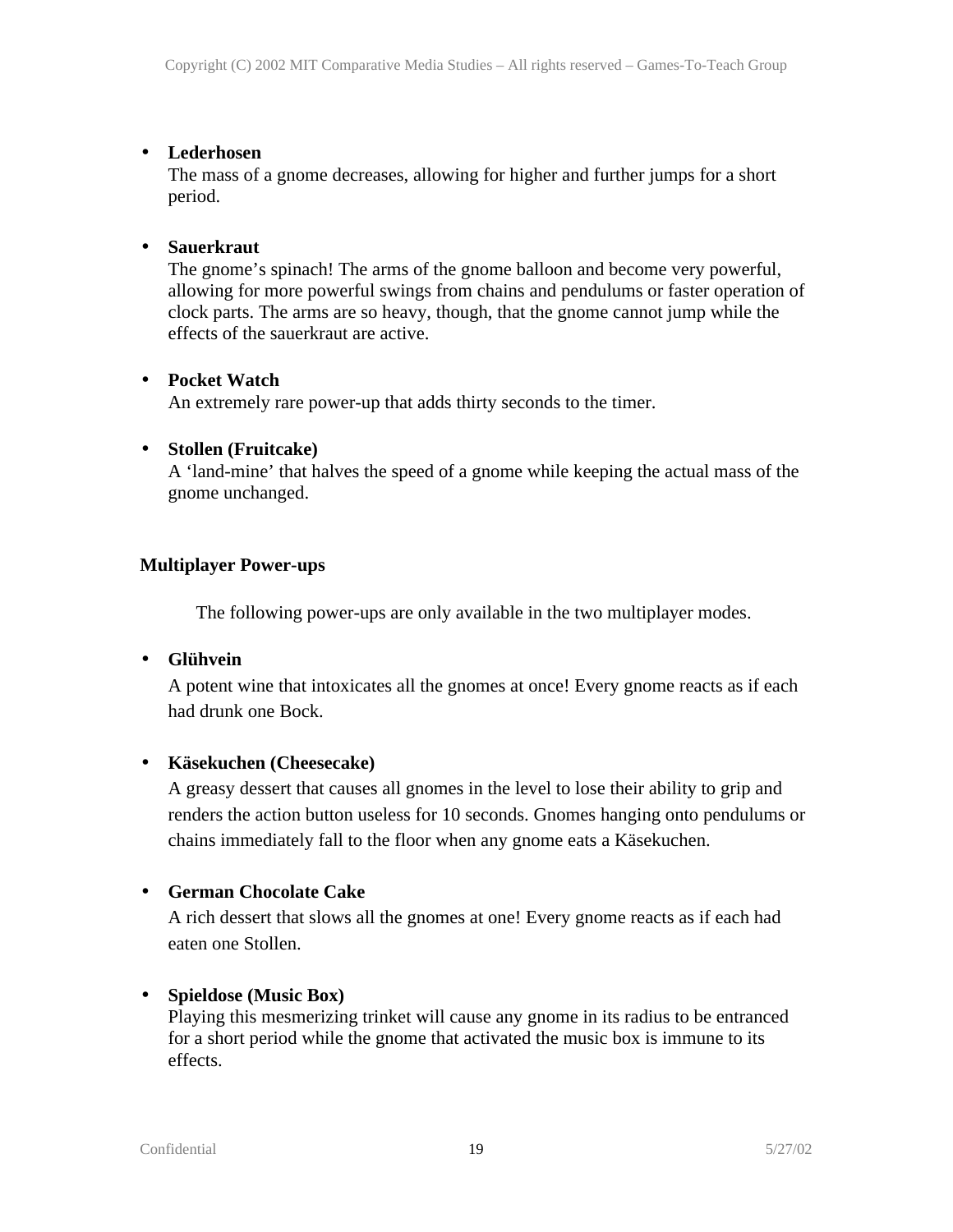#### • **Shepherd's Cane**

If the powered-up gnome touches another gnome, the latter must follow the former around for a short period. A very useful tool when combined with the following two power-ups.

#### • **Birkenstuks**

The bearer kicks another gnome across the length of the level until it reaches a wall. They are useful for combat and for reaching areas across wide gaps.

• **Tuba**

The powered-up gnome is slow but can flings another gnome skyward. They are useful for combat and for reaching tall ledges but not the cuckoo.

#### • **Accordion**

This fearful instrument will scare the cuckoo from its current resting place.

#### **Hatching Time! Power-ups**

The following power-ups are only available during Hatching Time!

• **Pretzel**

Because traditional German pretzels resemble crossed arms in prayer, gnomes that eat pretzels become invincible to the following power-ups and will wear a bright halo for a short period.

#### • **Lebkuchen (Gingerbread cookies)**

Gnomes that eat these tasty treats become invincible to a single attack from the following power-ups and will wear a bright halo until they receive an attack.

• **Fiddle**

The gnome that picks this up begins playing a fiddle solo and uses the violin to swat other gnomes across a short distance.

• **Ow-di car logo**

The gnome flings four ninja throwing stars in all directions. If the stars hit another gnome, the gnome is stunned for a short period and is vulnerable to attack.

#### • **Bonkswagon car logo**

This is similar to the Ow-di car logo but there is only one projectile. It can ricochet three times against the sides of the clock.

#### • **Mersheardes car logo**

This is similar to the Bonkswagon car logo but it moves slowly and can change direction in mid-air, depending on the heading of the controlling gnome.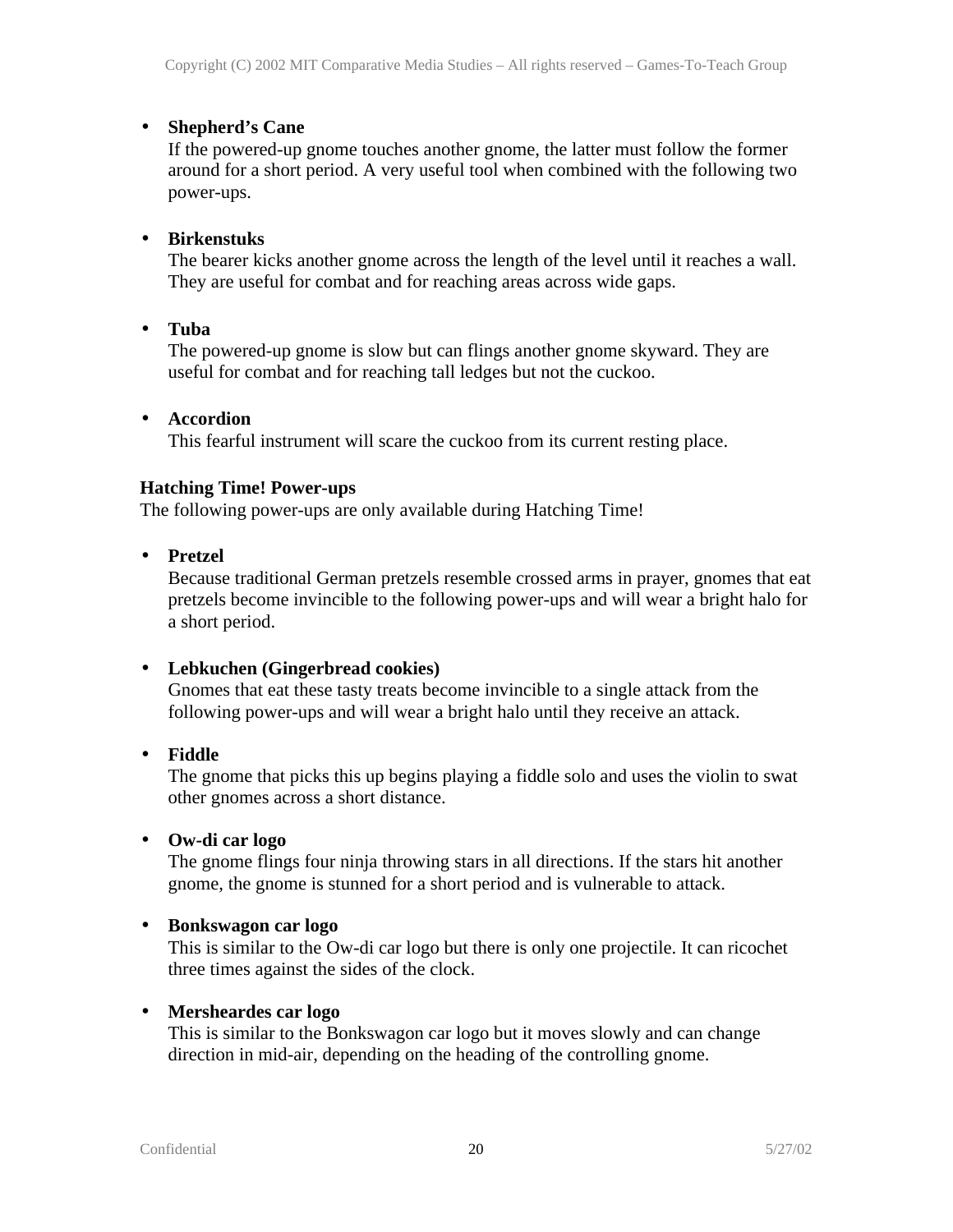## **LEVEL EDITING**

## **Overview**

The most powerful learning opportunities may come from player-designed levels. In designing effective levels, players need to carefully construct levers, pulleys, and powerups so that getting to the top of the clock will be challenging, but not impossible. There are two primary variables that need to be considered in the design of the level editor: object placement and object type / size.

## **Variable Object Types**

Players will not have full control over the size of levers, springs, etc. Rather, they can choose from a set of pre-existing parts. This will simplify the construction process, and allow mechanical advantage to be "black - boxed" as opposed to computed for the design of every part. A component design tool could be packaged with the game, or made available to players after release, much as *Sims* design tools are downloadable *from The Sims* website.

The player begins by laying down platforms. The player can also choose from any one of 75 pre-existing platform placements that ship with the game. We expect that novice game designers will choose a setting that looks interesting, and then gradually move on to setting up their own platforms.

The design screen will show a toolbox of tool parts. When a player clicks on a part, a dialog box pops up. Players can then choose the exact dimensions of the part that they want via pull down menus (Each part has a set of pull down menus corresponding to the particular variables for that part, e.g. spring constant, mass, volume, dimensions).

## **Object Placement**

Players place the objects in the environment, which is arranged in a 3D grid. Objects "snap" to the grid so as to avoid problems lining up parts. Lego Alpha Team employs a similar technique.

## **Multiple Camera Angles**

At any time, players can freely manipulate the camera, or move the camera among pre-set camera points, which are set every 45 degrees in overhead positions (much like the camera in *Lego Alpha*, *The Sims*, or *SimCity 2000*. Multiple camera angles is necessary for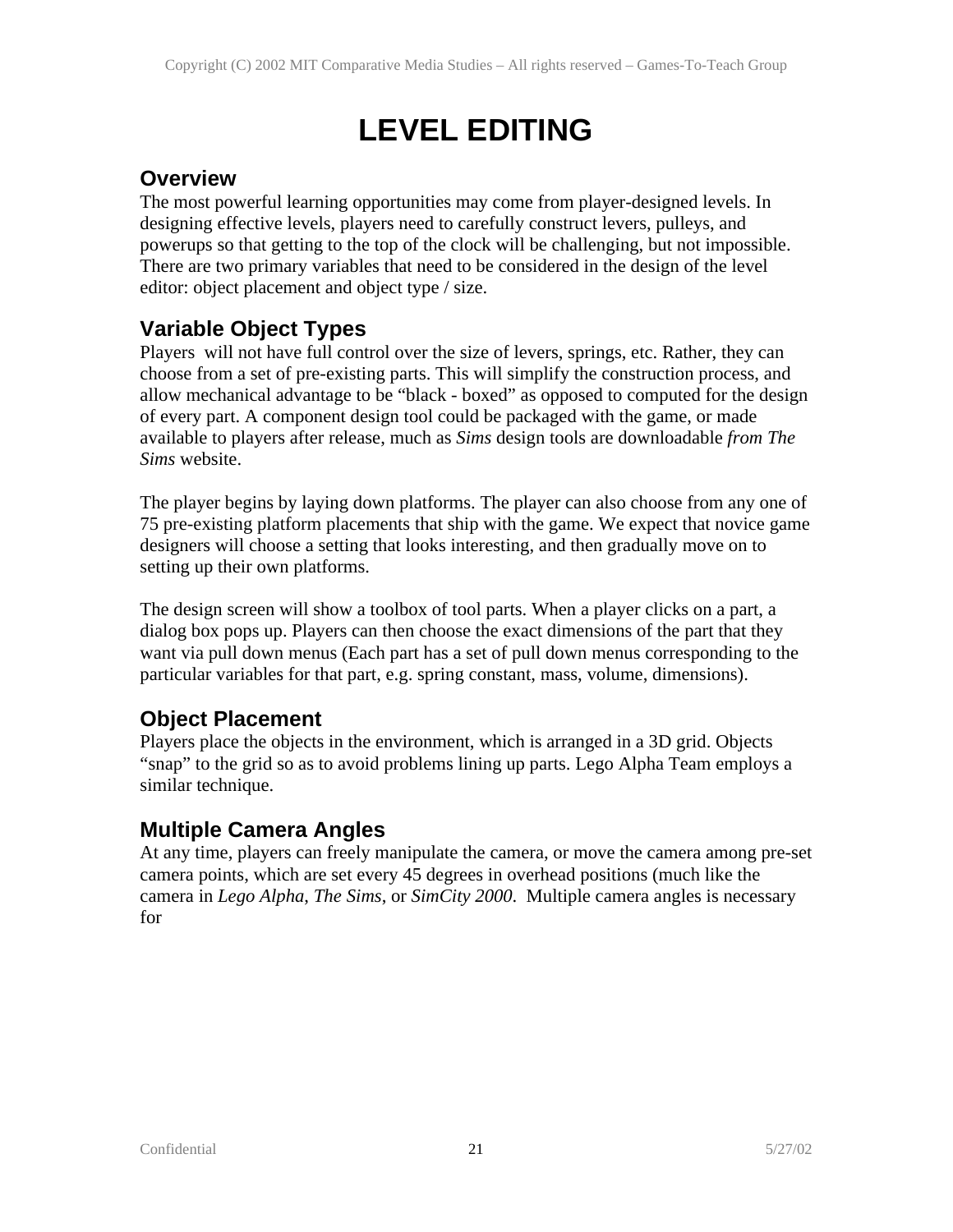## **AP PHYSICS CONTENT**

### **The Physics C Course**

This course ordinarily forms the first part of the college sequence that serves as the foundation in physics for students majoring in the physical sciences or engineering. The sequence is parallel to or preceded by mathematics courses that include calculus. Methods of calculus are used wherever appropriate in formulating physical principles and in applying them to physical problems. The sequence is more intensive and analytic than that in the B course. Strong emphasis is placed on solving a variety of challenging problems, some requiring calculus. The subject matter of the C course is principally mechanics, and electricity and magnetism, with approximately equal emphasis on these two areas. The C course is the first part of a sequence which in college is sometimes a very intensive one-year course but often extends over one and one-half to two years, with a laboratory component.

In the typical C course, roughly one-half year is devoted to mechanics. Use of calculus in problem solving and in derivations is expected to increase as the course progresses. In the second half-year of the C course, the primary emphasis is on classical electricity and magnetism. Calculus is used freely in formulating principles and in solving problems.

Most colleges and universities include additional topics such as wave motion, thermal physics, optics, alternating current circuits, or special relativity in a C course. Although wave motion, optics, and thermal physics are usually the most commonly included, there is little uniformity among such offerings, and these topics are not included in the Physics C examination. The Development Committee recommends that supplementary material be added to a Physics C course when possible. Many teachers have found that a good time to do this is late in the year, after the AP Exams have been given.

## **Newtonian Mechanics Content**

*Cuckoo Time!* addresses topics in the first half of the Physics C course, namely, Newtonian Mechanics. The following list outlines this portion of the AP syllabus:

- Kinematics (including vectors, vector algebra, components of vectors, coordinate systems, displacement, velocity, and acceleration)
	- Motion in one dimension
	- Motion in two dimensions including projectile motion
- Newton's laws of motion (including friction and centripetal force)
	- Static equilibrium (first law)
	- Dynamics of a single particle (second law)
	- Systems of two or more bodies (third law)
	- C. Work, energy, power
		- Work and work-energy theorem
		- Conservative forces and potential energy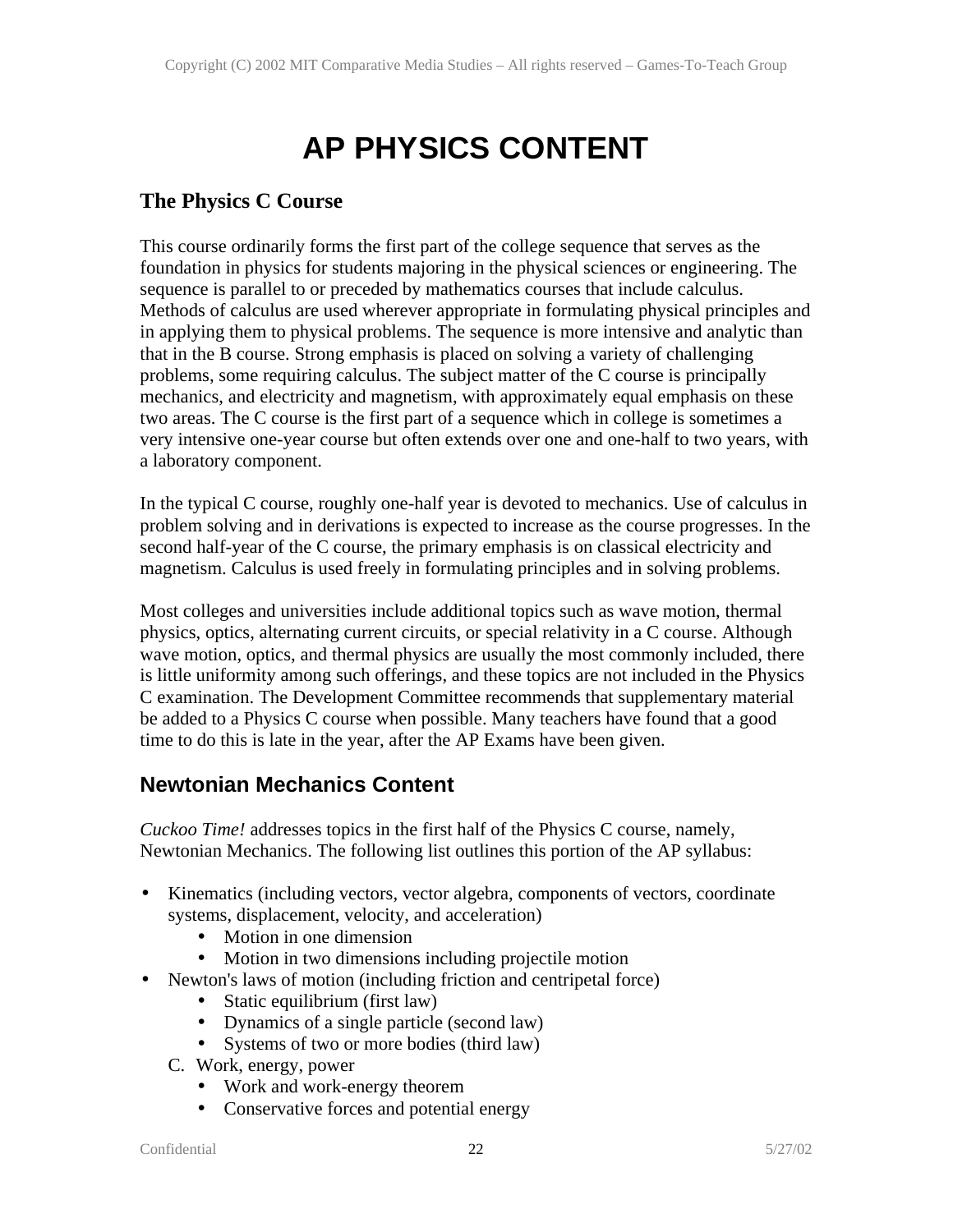- Conservation of energy
- Power
- D. Systems of particles, linear momentum
	- Center of mass
	- Impulse and momentum
	- Conservation of linear momentum, collisions
- E. Circular motion and rotation
	- Uniform circular motion
	- Angular momentum and its conservation
	- Point particles
	- Extended bodies including rotational inertia
	- Torque and rotational statics
	- Rotational kinematics and dynamics
- F. Oscillations and gravitation
	- Simple harmonic motion (dynamics and energy relationships)
	- Mass on a spring
	- Pendulum and other oscillations
	- Newton's law of gravity
	- Orbits of planets and satellites
		- Circular
		- General

## **Textbooks**

The following textbooks are commonly used in colleges and typify the level of the C course. However, the inclusion of a text does not constitute endorsement by the College Board, ETS, or the AP Physics Development Committee.

- Crummett, William P. and Arthur B. Western, *University Physics: Models and Applications*, 1st ed. New York: WCB/McGraw Hill, 1994.
- Fishbane, Paul M., Stephen Gasiorowicz, and Stephen T. Thornton, *Physics for Scientists and Engineers*, 2nd ed. Upper Saddle River, N.J.: Prentice Hall, 1996.
- Halliday, David, Robert Resnick, and Jearl Walker, *Fundamentals of Physics*, 5th ed. New York: John Wiley, 1997.
- Halliday, David, Robert Resnick, and Kenneth Krane, *Physics, Parts I and II*, 4th ed. New York: John Wiley, 1992.
- Serway, R. A., *Physics: For Scientists and Engineers*, 5th ed. Fort Worth: Saunders, 1999.
- Serway, R.A., *Principles of Physics*, 2nd ed. Fort Worth: Saunders, 1998.
- Sanny, Jeff and William Moebs, *University Physics*, 1st ed. New York: WCB/McGraw Hill 1996.
- Tipler, Paul A., *Physics for Scientists and Engineers*, 4th ed. New York: Freeman/Worth, 1999.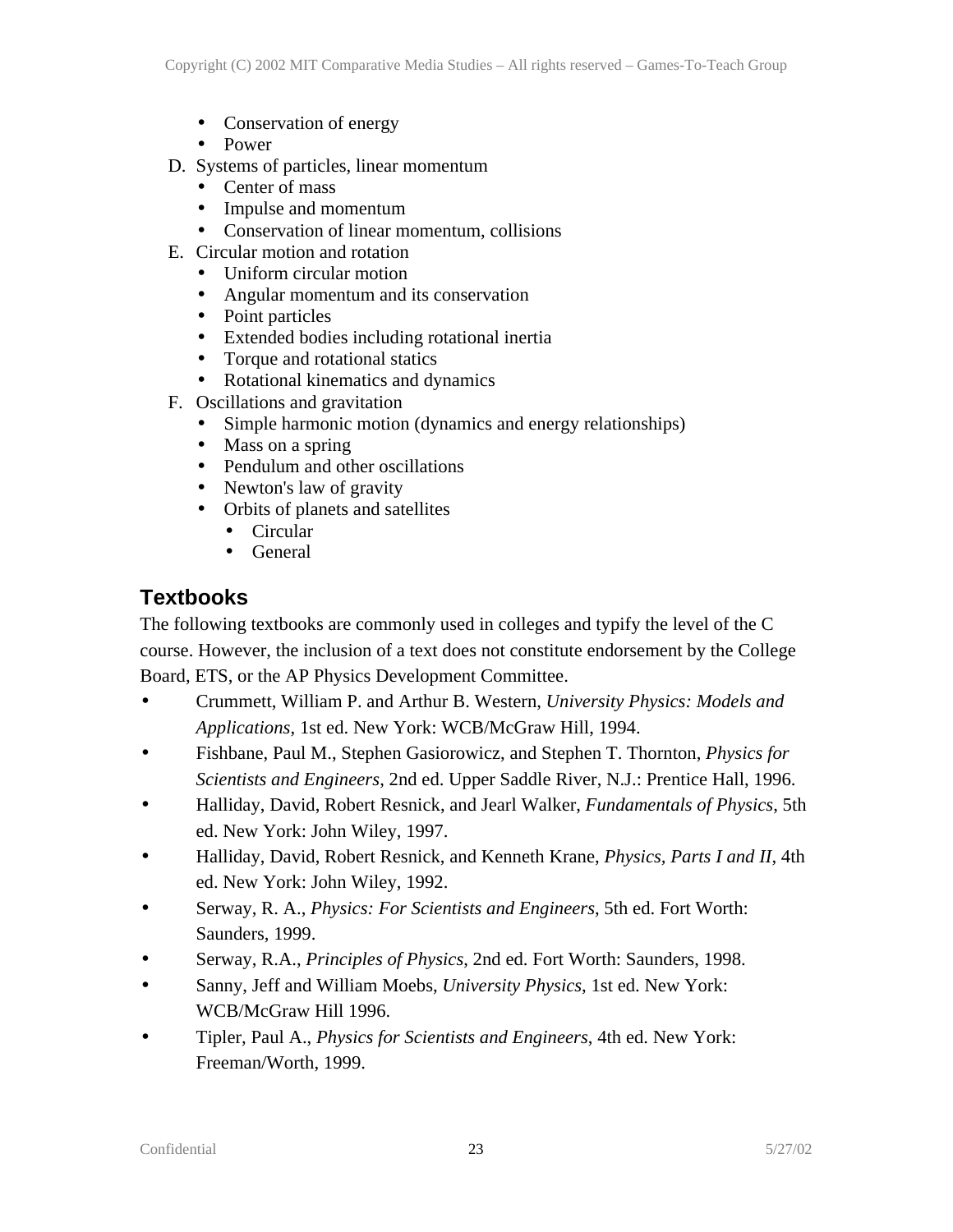- Wolfson, Richard, and Jay M. Pasachoff, *Physics for Scientists and Engineers*, 3rd ed. Reading, Mass.: Addison Wesley Longman, 1999.
- Young, Hugh D. and Roger A. Freedman, *University Physics*, 9th ed. Reading, Mass.: Addison Wesley Longman, 1996.

## **Web information on AP Physics**

More information is available at http://www.collegeboard.com/ap/students/physics/index.html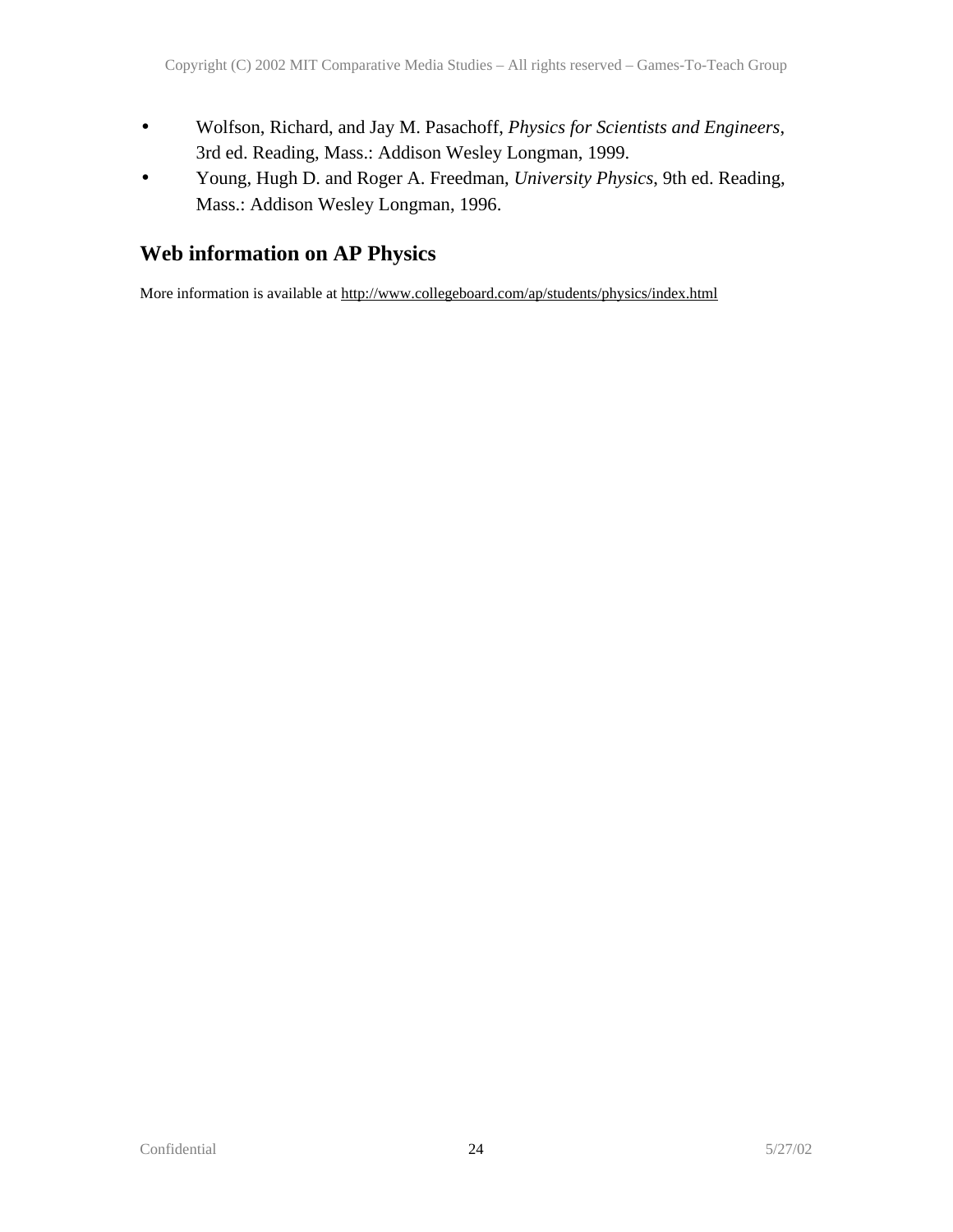## **PEDAGOGICAL APPROACHES**

### **Overview**

Perhaps no subject is as bereft with student misconceptions as physics. Even though many students pass successfully complete Physics courses, most graduate from Physics courses with little intuitive understandings of the most basic physics concepts, such as how forces operate or how machines work.

*Cuckoo Time!* tries to support learning of Physics through "play." Learning through play is a much talked-about, but under theorized area. However, embedded within most notions of learning through play is the notion that learning through play allows learners to observe phenomena, build and test hypothesis, build artifacts that are representations of their understandings, and engage in fantastical situations. Underlying these notions are several pedagogical approaches of interest to science educators including the design of resources to combat misconceptions, simulating phenomena in 4 dimensions, digital manipulatives to create intuitive understandings of Physics phenomena, collaborative learning approaches, and robust assessment mechanisms.

## **Combating Misconceptions**

The content covered in *Cuckoo Time!* may seem intuitive or simplistic to some. Certainly, fundamental physics concepts and simple machines are introduced to students at an early age. However, science educators have shown that even when students graduate from physics courses, they frequently fail to develop understandings of even simple phenomena. Wolff-Michael Roth, for example, has studied students' understandings of levers for over a decade (1991). Roth finds that most students reason through lever problems through trial and error, thinking through a series of decision trees rather than developing grounded understandings of the quantitative relationships embodied in physical phenomena. Rarely do even "successful" students develop systematic conceptions of how physical phenomena operate. In *Cuckoo Time!*, the levels are designed to elicit students' misconceptions. For example, mass increasing power-ups are placed next to pendulums to lure players into thinking that increased mass will . For a full list of student misconceptions related to Machines, see Appendix A.

## **Simulating Phenomena in 4D**

*Cuckoo Time!* takes advantage of computers' ability to simulate phenomena. While the attributes of simple machines like levers, pulleys, gears, springs, or pendulums certainly can be demonstrated offline, computer games allow players to manipulate these machines in order to achieve aims. Players can interact with representations that are static in textbooks, or fixed in laboratories. Players can experiment with these machines, seeing how different variables interact, such as differing masses on a pendulum (Most high school graduates believe that the period of pendulums is governed by the weight at the end of the pendulum. Of course, all of this experimentation take place within the world of the video game, where an intuitive understanding of physical phenomena has real functional value.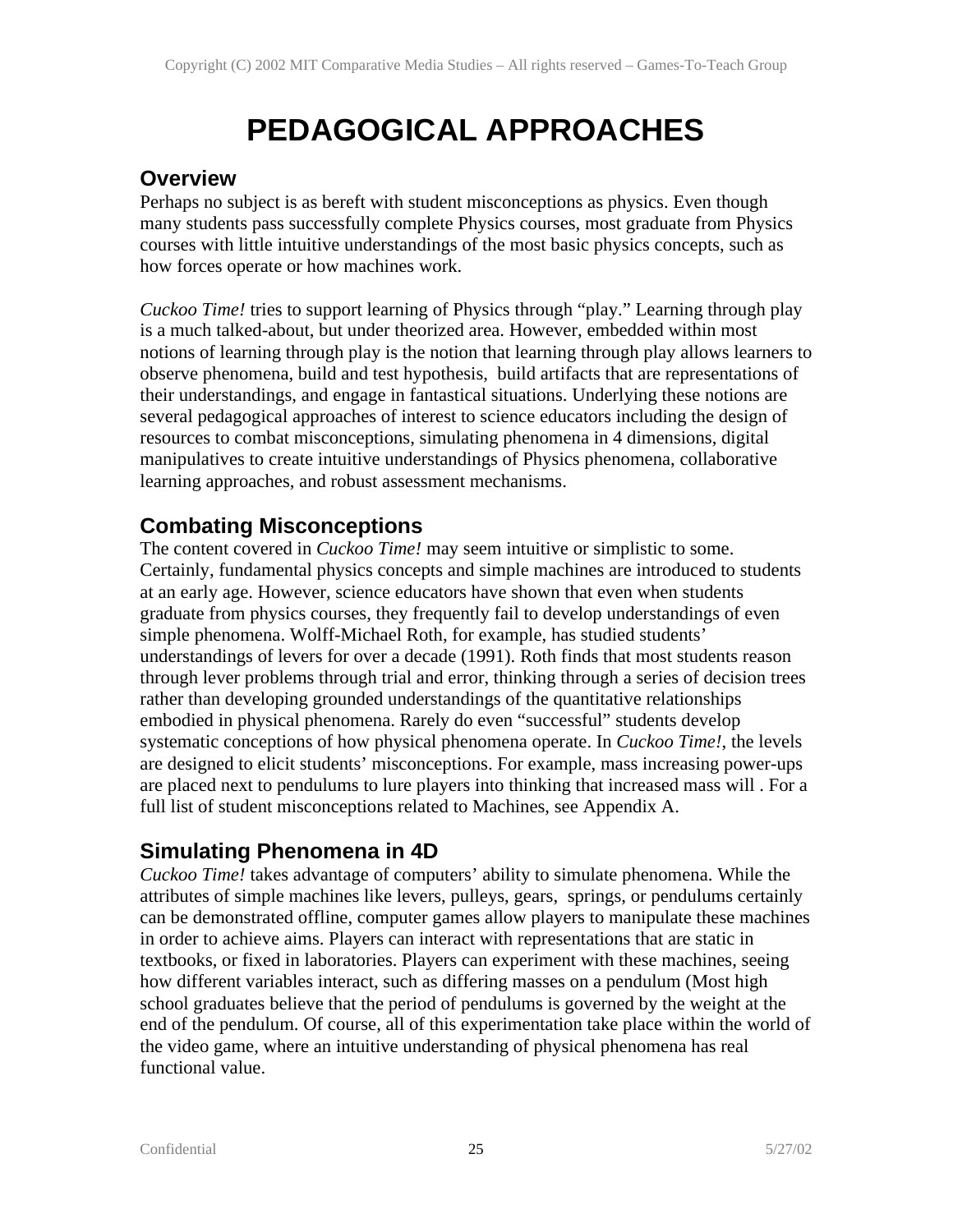## **Intuitive Understandings of Physics**

*Cuckoo Time!* is designed to produce powerful intuitive understandings of Physics concepts in gamers by leveraging their ability to quickly ascertain how interactive environments operate. In other words, any platform gamers (indeed, most any American) under the age of 25 can tell you that in Super Mario Brothers, Mushrooms double your size, stars make you invincible, fire flowers let you shoot fire balls. Player develop powerful intuitions for how objects in the world interact. Players know how to time jumps, the precise point to land on turtles to send them ricocheting off into the distance, or how to judge the periods of oscillating platforms. In other words, whereas gamers typically develop intuitive understandings of how interactive gaming environments are governed, *Cuckoo Time!* allows them to develop intuitive understandings of machines and physical phenomena.

## **Collaborative Learning**

*Cuckoo Time!* includes several collaborative levels, where players must work together to catch the Cuckoo. Players must work together in developing and negotiating strategies. For example, two players might identify three possible paths for getting to the top, via swinging and climbing on pendulums, using levers as springboards, or using gears to accelerate their movement, which then might give them sufficient energy to push a lever. By articulating, advocating, defending, and debating strategies, players are forced to reflect on their actions, and develop strategies that can be transferred to new situations.

## **Learning By Design**

Ultimately, the most interesting pedagogical opportunities in *Cuckoo Time!* may come from giving players the opportunity to design and play their own levels. Through designing levels, players must consider the dynamics of a level design: What is really the work output of a lever? How much mass would be needed to propel a gnome 1 story in the air? As such, the level design component of *Cuckoo Time!* employs constructionist (Papert, 1984 Resnick 1996) techniques. Players develop deeper understandings of the rules governing physical phenomena by constructing artifacts that embody their understandings.

One can easily imagine a unit where instructors have players present their level designs, and explain why they included particular design features – a design document, if you will. Through this documentation and presentation of ideas, players are able to refine and articulate their ideas, which is known to promote transfer into new contexts.

## **Assessment Opportunities**

*Cuckoo Time!* can be used for multiple assessment strategies. Players can assess their own learning through success in the game; the game provides instant and constant feedback on students' understandings in the world. Second players can get feedback from other players in both the collaborative and competitive mode. Gamers frequently share and debate strategies in collaborative modes. Further, debriefing and discussing strategy is common in competitive games.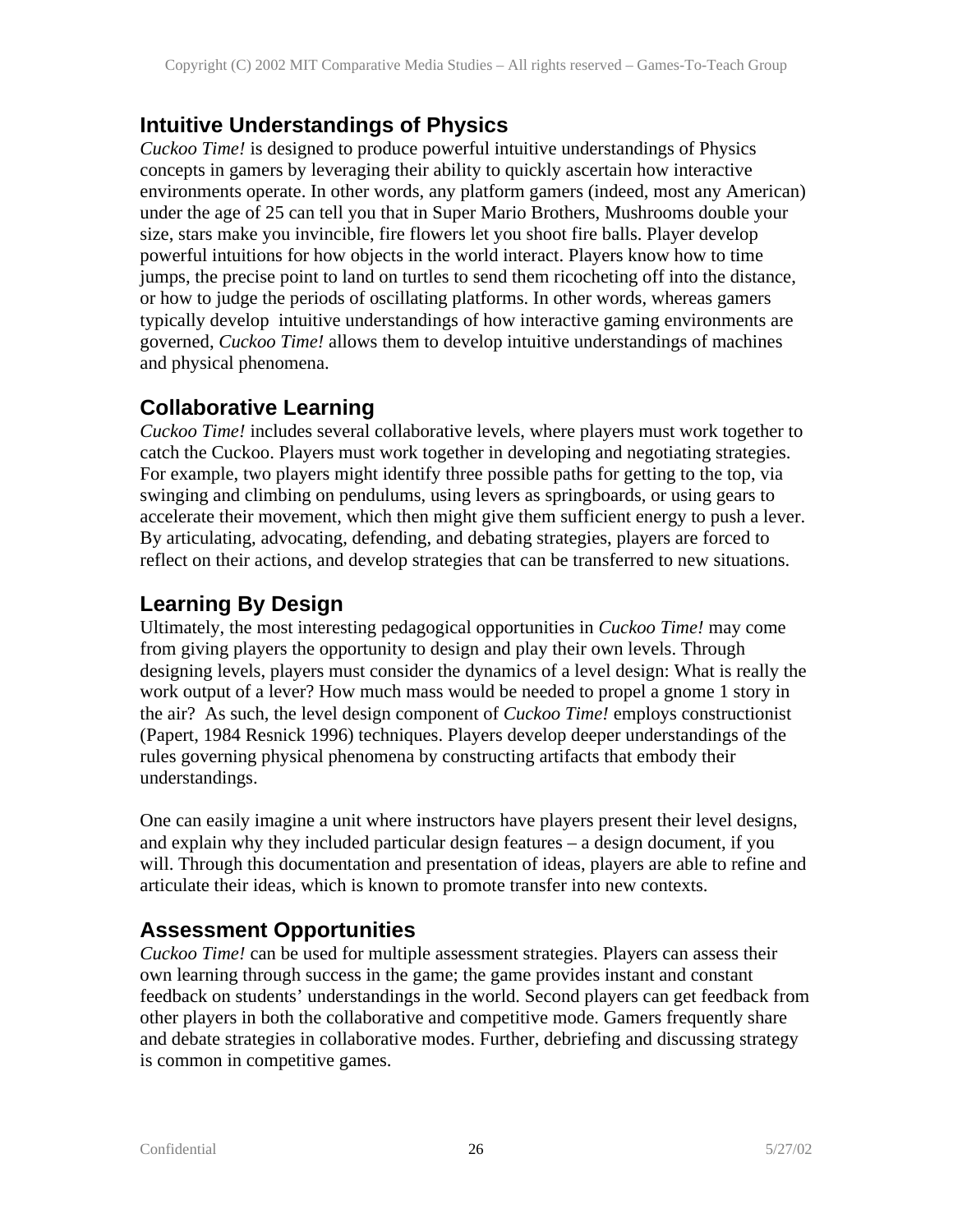*Cuckoo Time!* also includes mechanisms designed to support more formalized assessments of learning. *Cuckoo Time!* captures data that can be used to assess students' learning. *Cuckoo Time!* captures:

- The time spent per puzzle
- Percent puzzles completed and missed.

Thus, teachers can examine the puzzles to quickly see which ones give students the most troubles. Further, teachers can construct puzzles that can serve as assessments, or give design challenges as assessments.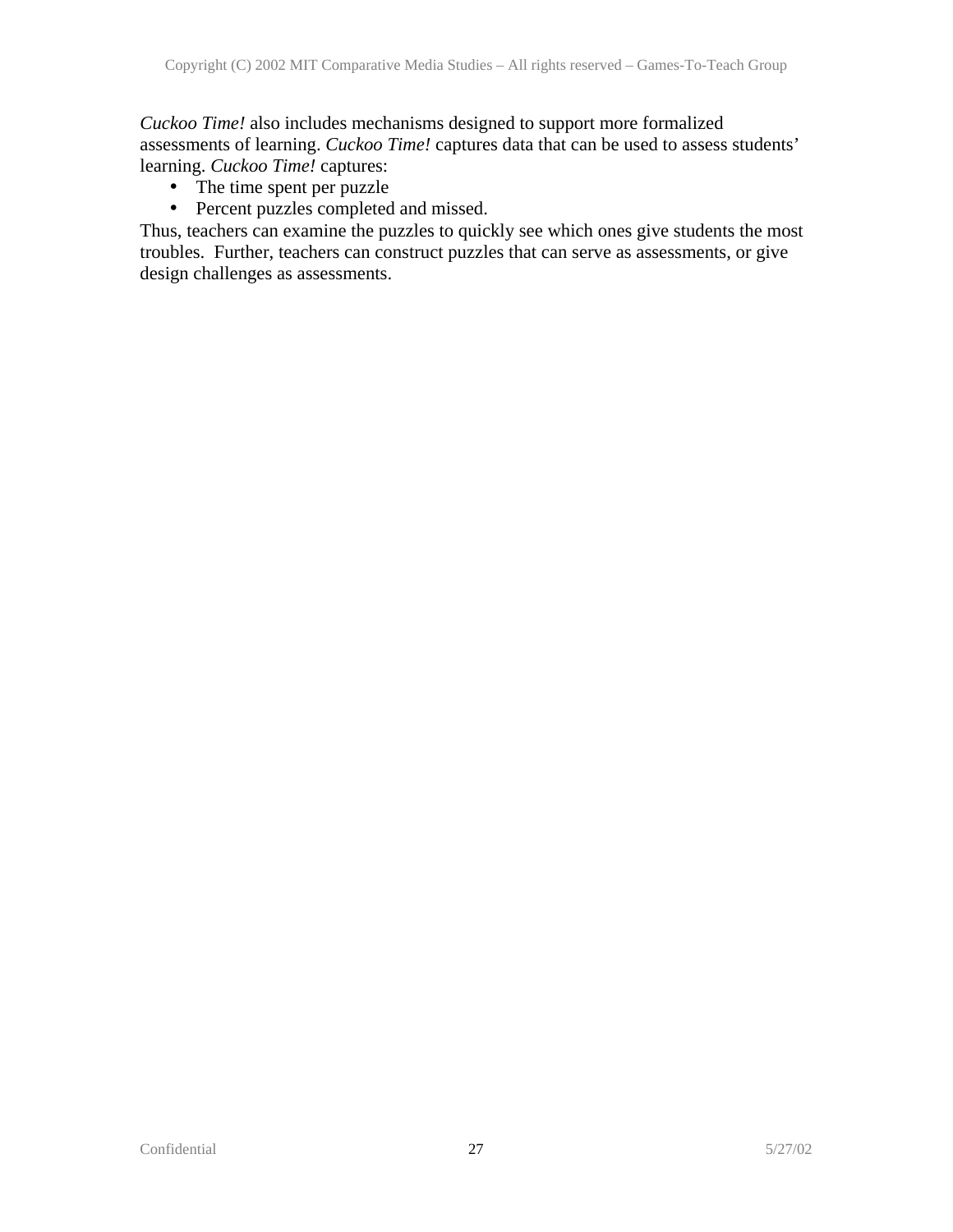# **RESOURCES**

http://modeling.asu.edu/modeling-HS.html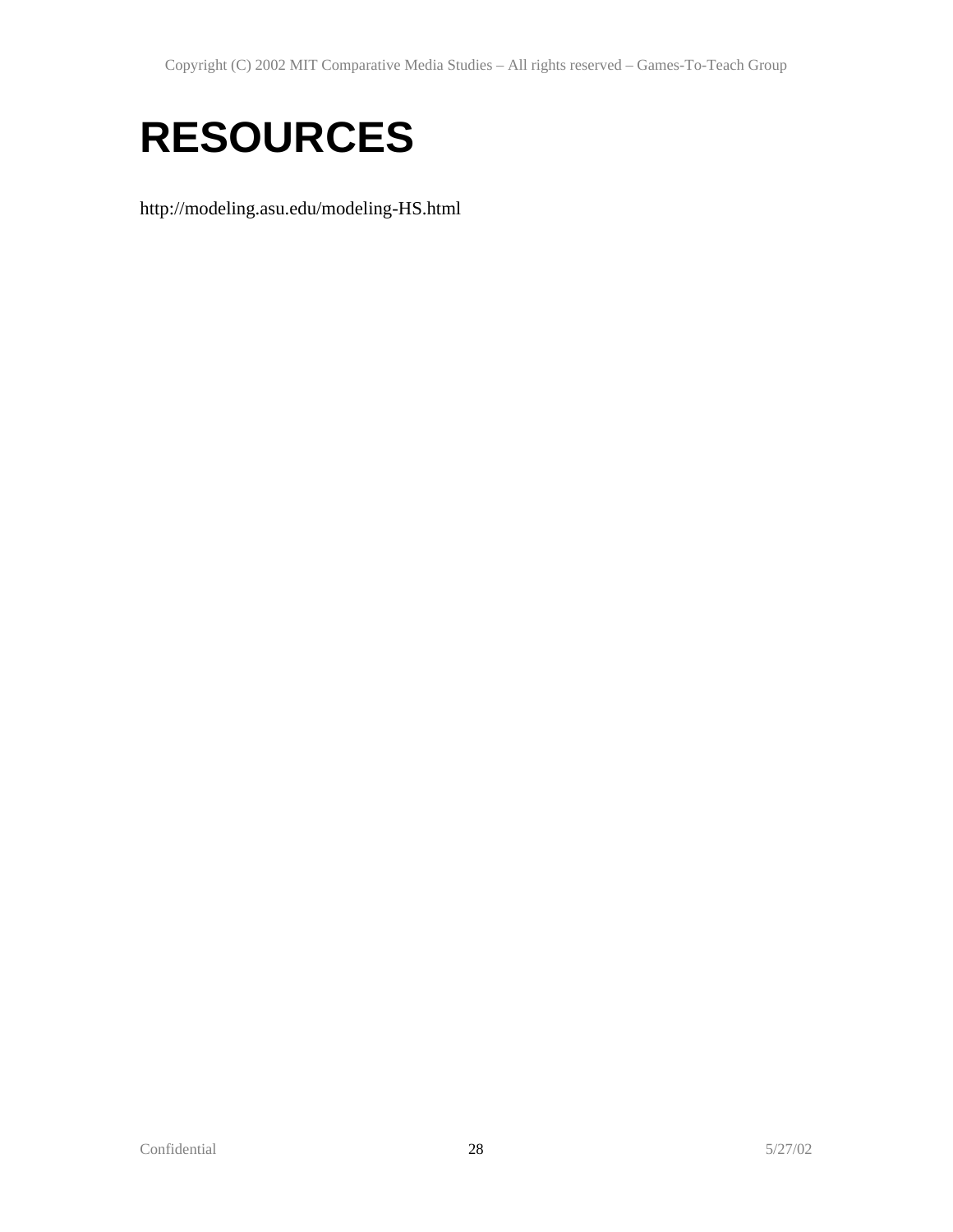# **APPENDIX A: MISCONCEPTIONS IN PHYSICS**

### **Forces and Motion**

- 1. The only "natural" motion is for an object to be at rest.
- 2. If an object is at rest, no forces are acting on the object.
- 3. A rigid solid cannot be compressed or stretched.
- 4. Only animate objects can exert a force. Thus, if an object is at rest on a table, no forces are acting upon it.
- 5. Force is a property of an object. An object has force and when it runs out of force it stops moving.
- 6. The motion of an object is always in the direction of the net force applied to the object.
- 7. Large objects exert a greater force than small objects.
- 8. A force is needed to keep an object moving with a constant speed.
- 9. Friction always hinders motion. Thus, you always want to eliminate friction.
- 10. Frictional forces are due to irregularities in surfaces moving past each other.
- 11. Rocket propulsion is due to exhaust gases pushing on something behind the rocket.
- 12. Time is defined in terms of its measurement.
- 13. The location of an object can be described by stating its distance from a given point (ignoring direction).
- 14. The terms distance and displacement are synonymous and may be used interchangeably. Thus the distance an object travels and its displacement are always the same.
- 15. Velocity is another word for speed. An object's speed and velocity are always the same.
- 16. Acceleration is confused with speed.
- 17. Acceleration always means that an object is speeding up.
- 18. Acceleration is always in a straight line.
- 19. Acceleration always occurs in the same direction as an object is moving.
- 20. If an object has a speed of zero (even instantaneously), it has no acceleration.

## **Forces and Fluids**

- 1. Failing to be able to identify the direction in which a force is acting.
- 2. Believing that any force times any distance is work.
- 3. Believing that machines put out more work than we put in.